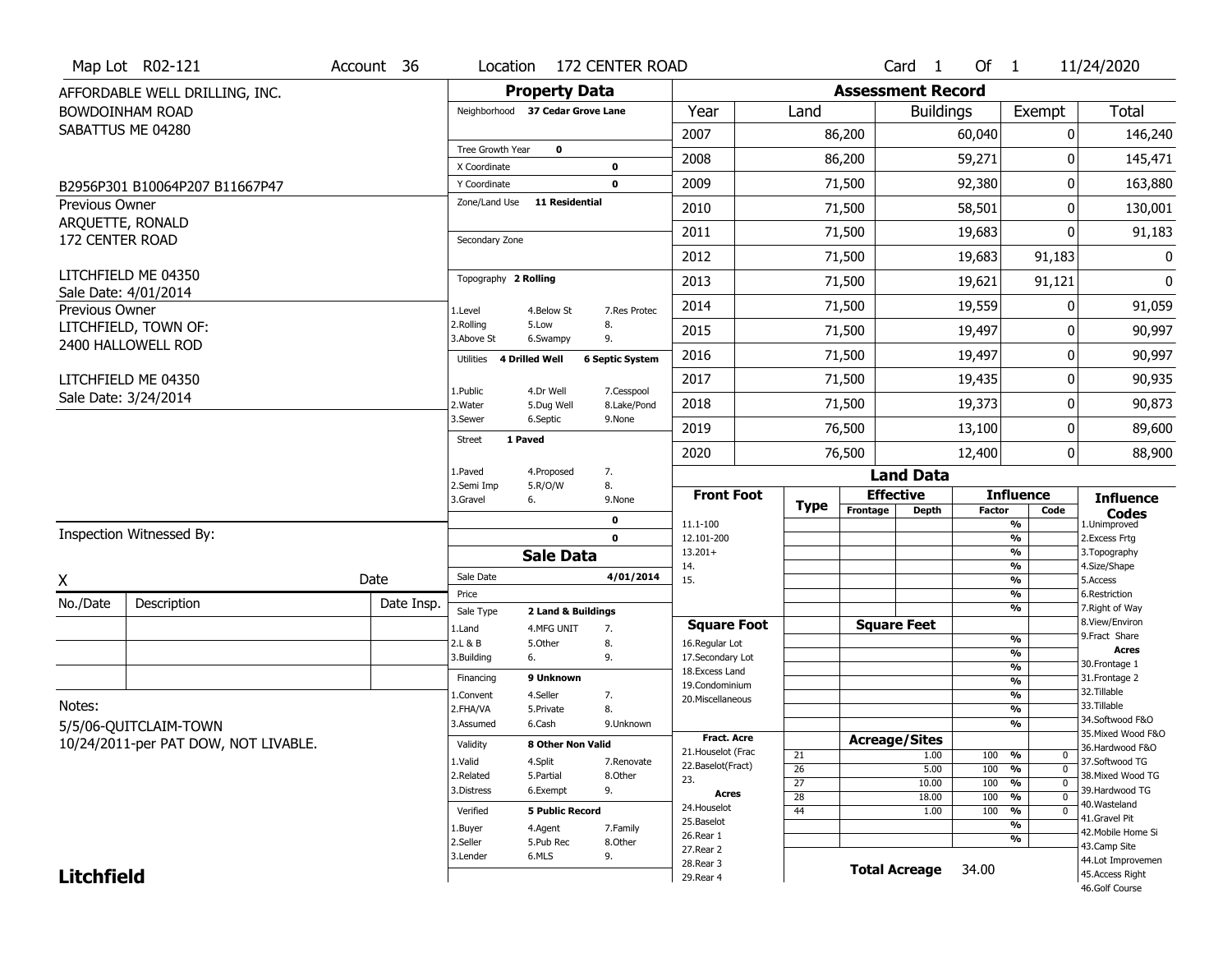| 172 CENTER ROAD<br>Map Lot R02-121<br>Of 1<br>Account 36<br>Location<br>Card <sub>1</sub><br>11/24/2020<br>SF Bsmt Living<br>Layout<br>Fin Bsmt Grade<br>7.<br>1. Typical<br>4.<br>4.Cape<br>8.Log<br>5.<br>8.<br>OPEN-5-CUSTOMIZE<br>5.Garrison<br>9.0ther<br>2.Inadeg<br>6.<br>9.<br>6.Split<br>Heat Type<br>100%<br>3.<br>10.Tri-Lev<br>МH<br>Attic<br>11.Earth O<br>8.Fl/Wall<br>7.Contemp<br>0.Uncoded<br>4.Steam<br><b>Dwelling Units</b><br>5.FWA<br>9.No Heat<br>1.HWBB<br>1.1/4 Fin<br>4.Full Fin<br>7.<br>8.<br>2.1/2 Fin<br>2.HWCI<br>6.GravWA<br>10.Radiant<br>5.Fl/Stair<br>9.None<br>3.H Pump<br>7.Electric<br>11.Radiant<br>3.3/4 Fin<br>6.<br>0%<br>Cool Type<br>4.1.5<br>7.1.25<br>Insulation<br>5.1.75<br>8.3.5<br>4.W&C Air<br>7.RadHW<br>1.Full<br>4.Minimal<br>7.<br>1.Refrig<br>8.<br>2.Heavy<br>6.2.5<br>9.4<br>2.Evapor<br>5.Monitor-<br>8.<br>5.Partial<br>9.None<br>3.H Pump<br>6.Monitor-<br>9.None<br>3.Capped<br>6.<br>Unfinished %<br>4.Asbestos<br>Kitchen Style<br>8.Concrete<br>9.Other<br>4.Obsolete<br>7.<br>Grade & Factor<br>5.Stucco<br>1.Modern<br>5.<br>8.<br>6.Brick<br>10.Wd shin<br>2. Typical<br>1.E Grade<br>4.B Grade<br>7.AAA Grad<br>66.0<br>8.M&S<br>$11.71 - 11$<br>3.Old Type<br>6.<br>9.None<br>2.D Grade<br>5.A Grade<br>7.Stone<br>Bath(s) Style<br>3.C Grade<br>6.AA Grade<br>9.Same<br>7.Rolled R<br>1.Modern<br>4.Obsolete<br>SQFT (Footprint)<br>4.Composit<br>7.<br>5.<br>8.<br>5.Wood<br>8.<br>2. Typical<br>Condition<br>6.Other<br>9.<br>3.Old Type<br>6.<br>9.None<br>1.Poor<br>7.V G<br>4.Avg<br>SF Masonry Trim<br># Rooms<br>2.Fair<br>$5.$ Avg $+$<br>8.Exc<br>OPEN-3-CUSTOM<br># Bedrooms<br>6.Good<br>9.Same<br>$3.$ Avg-<br>OPEN-4-CUSTOM<br># Full Baths<br>Phys. % Good<br># Half Baths<br>Funct. % Good<br># Addn Fixtures<br>Year Remodeled<br><b>Functional Code</b><br># Fireplaces<br>7.No Power<br>1.Incomp<br>4.Delap<br>4.Wood<br>7.<br>2.0-Built<br>5.Bsmt<br>8.LongTerm<br>8.<br>5.Slab<br>3.Damage<br>6.Common<br>9.None<br>$14.0^{\circ}$<br>9.<br>Econ. % Good<br>6.Piers<br>Economic Code<br>0.None<br>4.Full Bmt<br>7.<br>3.No Power<br>9.None<br>8.<br>8.<br>5.Crawl Sp<br>1.Location<br>4.Generate<br>5.Multi-Fa<br>9.<br>6.<br>9.None<br>2.Encroach<br>Software<br>5 Estimated<br>Bsmt Gar # Cars<br>Entrance Code<br>A Division of Harris Computer Systems<br>Wet Basement<br>1.Interior<br>4.Vacant<br>7.<br>8.<br>4.Dirt Flr<br>7.<br>2.Refusal<br>5.Estimate<br>5.<br>8.<br>9.<br>3.Informed<br>6.Existing<br>Information Code 5 Estimate<br>6.<br>9.<br>1.0wner<br>4.Agent<br>7.Vacant<br>8.<br>2.Relative<br>5.Estimate<br>Date Inspected 10/22/2018<br>9.<br>3. Tenant<br>6.Other<br>1.One Story Fram<br><b>Additions, Outbuildings &amp; Improvements</b><br>2. Two Story Fram<br>Sound Value<br>Year<br>Units<br>Grade<br>Cond<br>Phys.<br>Funct.<br>Type<br>3. Three Story Fr<br>998 14 MFG UNIT<br>2000<br>14x66<br>3 100<br>3<br>% 100 %<br>0<br>4.1 & 1/2 Story<br>$\frac{0}{0}$<br>$\%$<br>5.1 & 3/4 Story<br>6.2 & 1/2 Story<br>%<br>%<br>21. Open Frame Por<br>$\frac{1}{2}$<br>$\frac{9}{6}$<br>22.Encl Frame Por<br>$\sqrt{6}$<br>$\%$<br>23. Frame Garage<br>$\frac{9}{6}$<br>$\frac{9}{6}$<br>24.Frame Shed<br>25. Frame Bay Wind<br>$\sqrt{6}$<br>$\%$<br>26.1SFr Overhang<br>$\sqrt{6}$<br>$\%$<br>27. Unfin Basement<br>$\%$<br>$\%$<br>28. Unfinished Att<br>$\frac{1}{2}$<br>$\sqrt{6}$<br>29. Finished Attic |                       |  |  |  |  |  | <b>Litchfield</b> |  |  |  |  |
|----------------------------------------------------------------------------------------------------------------------------------------------------------------------------------------------------------------------------------------------------------------------------------------------------------------------------------------------------------------------------------------------------------------------------------------------------------------------------------------------------------------------------------------------------------------------------------------------------------------------------------------------------------------------------------------------------------------------------------------------------------------------------------------------------------------------------------------------------------------------------------------------------------------------------------------------------------------------------------------------------------------------------------------------------------------------------------------------------------------------------------------------------------------------------------------------------------------------------------------------------------------------------------------------------------------------------------------------------------------------------------------------------------------------------------------------------------------------------------------------------------------------------------------------------------------------------------------------------------------------------------------------------------------------------------------------------------------------------------------------------------------------------------------------------------------------------------------------------------------------------------------------------------------------------------------------------------------------------------------------------------------------------------------------------------------------------------------------------------------------------------------------------------------------------------------------------------------------------------------------------------------------------------------------------------------------------------------------------------------------------------------------------------------------------------------------------------------------------------------------------------------------------------------------------------------------------------------------------------------------------------------------------------------------------------------------------------------------------------------------------------------------------------------------------------------------------------------------------------------------------------------------------------------------------------------------------------------------------------------------------------------------------------------------------------------------------------------------------------------------------------------------------------------------------------------------------------------------------------------------------------------------------------------------------------------------------------------------------------------------------------------------------------------------------------|-----------------------|--|--|--|--|--|-------------------|--|--|--|--|
|                                                                                                                                                                                                                                                                                                                                                                                                                                                                                                                                                                                                                                                                                                                                                                                                                                                                                                                                                                                                                                                                                                                                                                                                                                                                                                                                                                                                                                                                                                                                                                                                                                                                                                                                                                                                                                                                                                                                                                                                                                                                                                                                                                                                                                                                                                                                                                                                                                                                                                                                                                                                                                                                                                                                                                                                                                                                                                                                                                                                                                                                                                                                                                                                                                                                                                                                                                                                                                  |                       |  |  |  |  |  |                   |  |  |  |  |
|                                                                                                                                                                                                                                                                                                                                                                                                                                                                                                                                                                                                                                                                                                                                                                                                                                                                                                                                                                                                                                                                                                                                                                                                                                                                                                                                                                                                                                                                                                                                                                                                                                                                                                                                                                                                                                                                                                                                                                                                                                                                                                                                                                                                                                                                                                                                                                                                                                                                                                                                                                                                                                                                                                                                                                                                                                                                                                                                                                                                                                                                                                                                                                                                                                                                                                                                                                                                                                  | <b>Building Style</b> |  |  |  |  |  |                   |  |  |  |  |
|                                                                                                                                                                                                                                                                                                                                                                                                                                                                                                                                                                                                                                                                                                                                                                                                                                                                                                                                                                                                                                                                                                                                                                                                                                                                                                                                                                                                                                                                                                                                                                                                                                                                                                                                                                                                                                                                                                                                                                                                                                                                                                                                                                                                                                                                                                                                                                                                                                                                                                                                                                                                                                                                                                                                                                                                                                                                                                                                                                                                                                                                                                                                                                                                                                                                                                                                                                                                                                  | 0.Uncoded             |  |  |  |  |  |                   |  |  |  |  |
|                                                                                                                                                                                                                                                                                                                                                                                                                                                                                                                                                                                                                                                                                                                                                                                                                                                                                                                                                                                                                                                                                                                                                                                                                                                                                                                                                                                                                                                                                                                                                                                                                                                                                                                                                                                                                                                                                                                                                                                                                                                                                                                                                                                                                                                                                                                                                                                                                                                                                                                                                                                                                                                                                                                                                                                                                                                                                                                                                                                                                                                                                                                                                                                                                                                                                                                                                                                                                                  | 1.Conv.               |  |  |  |  |  |                   |  |  |  |  |
|                                                                                                                                                                                                                                                                                                                                                                                                                                                                                                                                                                                                                                                                                                                                                                                                                                                                                                                                                                                                                                                                                                                                                                                                                                                                                                                                                                                                                                                                                                                                                                                                                                                                                                                                                                                                                                                                                                                                                                                                                                                                                                                                                                                                                                                                                                                                                                                                                                                                                                                                                                                                                                                                                                                                                                                                                                                                                                                                                                                                                                                                                                                                                                                                                                                                                                                                                                                                                                  | 2.Ranch               |  |  |  |  |  |                   |  |  |  |  |
|                                                                                                                                                                                                                                                                                                                                                                                                                                                                                                                                                                                                                                                                                                                                                                                                                                                                                                                                                                                                                                                                                                                                                                                                                                                                                                                                                                                                                                                                                                                                                                                                                                                                                                                                                                                                                                                                                                                                                                                                                                                                                                                                                                                                                                                                                                                                                                                                                                                                                                                                                                                                                                                                                                                                                                                                                                                                                                                                                                                                                                                                                                                                                                                                                                                                                                                                                                                                                                  | 3.R Ranch             |  |  |  |  |  |                   |  |  |  |  |
|                                                                                                                                                                                                                                                                                                                                                                                                                                                                                                                                                                                                                                                                                                                                                                                                                                                                                                                                                                                                                                                                                                                                                                                                                                                                                                                                                                                                                                                                                                                                                                                                                                                                                                                                                                                                                                                                                                                                                                                                                                                                                                                                                                                                                                                                                                                                                                                                                                                                                                                                                                                                                                                                                                                                                                                                                                                                                                                                                                                                                                                                                                                                                                                                                                                                                                                                                                                                                                  |                       |  |  |  |  |  |                   |  |  |  |  |
|                                                                                                                                                                                                                                                                                                                                                                                                                                                                                                                                                                                                                                                                                                                                                                                                                                                                                                                                                                                                                                                                                                                                                                                                                                                                                                                                                                                                                                                                                                                                                                                                                                                                                                                                                                                                                                                                                                                                                                                                                                                                                                                                                                                                                                                                                                                                                                                                                                                                                                                                                                                                                                                                                                                                                                                                                                                                                                                                                                                                                                                                                                                                                                                                                                                                                                                                                                                                                                  | Other Units           |  |  |  |  |  |                   |  |  |  |  |
|                                                                                                                                                                                                                                                                                                                                                                                                                                                                                                                                                                                                                                                                                                                                                                                                                                                                                                                                                                                                                                                                                                                                                                                                                                                                                                                                                                                                                                                                                                                                                                                                                                                                                                                                                                                                                                                                                                                                                                                                                                                                                                                                                                                                                                                                                                                                                                                                                                                                                                                                                                                                                                                                                                                                                                                                                                                                                                                                                                                                                                                                                                                                                                                                                                                                                                                                                                                                                                  | <b>Stories</b>        |  |  |  |  |  |                   |  |  |  |  |
|                                                                                                                                                                                                                                                                                                                                                                                                                                                                                                                                                                                                                                                                                                                                                                                                                                                                                                                                                                                                                                                                                                                                                                                                                                                                                                                                                                                                                                                                                                                                                                                                                                                                                                                                                                                                                                                                                                                                                                                                                                                                                                                                                                                                                                                                                                                                                                                                                                                                                                                                                                                                                                                                                                                                                                                                                                                                                                                                                                                                                                                                                                                                                                                                                                                                                                                                                                                                                                  | 1.1                   |  |  |  |  |  |                   |  |  |  |  |
|                                                                                                                                                                                                                                                                                                                                                                                                                                                                                                                                                                                                                                                                                                                                                                                                                                                                                                                                                                                                                                                                                                                                                                                                                                                                                                                                                                                                                                                                                                                                                                                                                                                                                                                                                                                                                                                                                                                                                                                                                                                                                                                                                                                                                                                                                                                                                                                                                                                                                                                                                                                                                                                                                                                                                                                                                                                                                                                                                                                                                                                                                                                                                                                                                                                                                                                                                                                                                                  | 2.2                   |  |  |  |  |  |                   |  |  |  |  |
|                                                                                                                                                                                                                                                                                                                                                                                                                                                                                                                                                                                                                                                                                                                                                                                                                                                                                                                                                                                                                                                                                                                                                                                                                                                                                                                                                                                                                                                                                                                                                                                                                                                                                                                                                                                                                                                                                                                                                                                                                                                                                                                                                                                                                                                                                                                                                                                                                                                                                                                                                                                                                                                                                                                                                                                                                                                                                                                                                                                                                                                                                                                                                                                                                                                                                                                                                                                                                                  | 3.3                   |  |  |  |  |  |                   |  |  |  |  |
|                                                                                                                                                                                                                                                                                                                                                                                                                                                                                                                                                                                                                                                                                                                                                                                                                                                                                                                                                                                                                                                                                                                                                                                                                                                                                                                                                                                                                                                                                                                                                                                                                                                                                                                                                                                                                                                                                                                                                                                                                                                                                                                                                                                                                                                                                                                                                                                                                                                                                                                                                                                                                                                                                                                                                                                                                                                                                                                                                                                                                                                                                                                                                                                                                                                                                                                                                                                                                                  | <b>Exterior Walls</b> |  |  |  |  |  |                   |  |  |  |  |
|                                                                                                                                                                                                                                                                                                                                                                                                                                                                                                                                                                                                                                                                                                                                                                                                                                                                                                                                                                                                                                                                                                                                                                                                                                                                                                                                                                                                                                                                                                                                                                                                                                                                                                                                                                                                                                                                                                                                                                                                                                                                                                                                                                                                                                                                                                                                                                                                                                                                                                                                                                                                                                                                                                                                                                                                                                                                                                                                                                                                                                                                                                                                                                                                                                                                                                                                                                                                                                  | 0.Uncoded             |  |  |  |  |  |                   |  |  |  |  |
|                                                                                                                                                                                                                                                                                                                                                                                                                                                                                                                                                                                                                                                                                                                                                                                                                                                                                                                                                                                                                                                                                                                                                                                                                                                                                                                                                                                                                                                                                                                                                                                                                                                                                                                                                                                                                                                                                                                                                                                                                                                                                                                                                                                                                                                                                                                                                                                                                                                                                                                                                                                                                                                                                                                                                                                                                                                                                                                                                                                                                                                                                                                                                                                                                                                                                                                                                                                                                                  | 1.Wd Clapb            |  |  |  |  |  |                   |  |  |  |  |
|                                                                                                                                                                                                                                                                                                                                                                                                                                                                                                                                                                                                                                                                                                                                                                                                                                                                                                                                                                                                                                                                                                                                                                                                                                                                                                                                                                                                                                                                                                                                                                                                                                                                                                                                                                                                                                                                                                                                                                                                                                                                                                                                                                                                                                                                                                                                                                                                                                                                                                                                                                                                                                                                                                                                                                                                                                                                                                                                                                                                                                                                                                                                                                                                                                                                                                                                                                                                                                  | 2.Vinyl               |  |  |  |  |  |                   |  |  |  |  |
|                                                                                                                                                                                                                                                                                                                                                                                                                                                                                                                                                                                                                                                                                                                                                                                                                                                                                                                                                                                                                                                                                                                                                                                                                                                                                                                                                                                                                                                                                                                                                                                                                                                                                                                                                                                                                                                                                                                                                                                                                                                                                                                                                                                                                                                                                                                                                                                                                                                                                                                                                                                                                                                                                                                                                                                                                                                                                                                                                                                                                                                                                                                                                                                                                                                                                                                                                                                                                                  | 3.Compos.             |  |  |  |  |  |                   |  |  |  |  |
|                                                                                                                                                                                                                                                                                                                                                                                                                                                                                                                                                                                                                                                                                                                                                                                                                                                                                                                                                                                                                                                                                                                                                                                                                                                                                                                                                                                                                                                                                                                                                                                                                                                                                                                                                                                                                                                                                                                                                                                                                                                                                                                                                                                                                                                                                                                                                                                                                                                                                                                                                                                                                                                                                                                                                                                                                                                                                                                                                                                                                                                                                                                                                                                                                                                                                                                                                                                                                                  | Roof Surface          |  |  |  |  |  |                   |  |  |  |  |
|                                                                                                                                                                                                                                                                                                                                                                                                                                                                                                                                                                                                                                                                                                                                                                                                                                                                                                                                                                                                                                                                                                                                                                                                                                                                                                                                                                                                                                                                                                                                                                                                                                                                                                                                                                                                                                                                                                                                                                                                                                                                                                                                                                                                                                                                                                                                                                                                                                                                                                                                                                                                                                                                                                                                                                                                                                                                                                                                                                                                                                                                                                                                                                                                                                                                                                                                                                                                                                  | 1.Asphalt             |  |  |  |  |  |                   |  |  |  |  |
|                                                                                                                                                                                                                                                                                                                                                                                                                                                                                                                                                                                                                                                                                                                                                                                                                                                                                                                                                                                                                                                                                                                                                                                                                                                                                                                                                                                                                                                                                                                                                                                                                                                                                                                                                                                                                                                                                                                                                                                                                                                                                                                                                                                                                                                                                                                                                                                                                                                                                                                                                                                                                                                                                                                                                                                                                                                                                                                                                                                                                                                                                                                                                                                                                                                                                                                                                                                                                                  | 2.Slate               |  |  |  |  |  |                   |  |  |  |  |
|                                                                                                                                                                                                                                                                                                                                                                                                                                                                                                                                                                                                                                                                                                                                                                                                                                                                                                                                                                                                                                                                                                                                                                                                                                                                                                                                                                                                                                                                                                                                                                                                                                                                                                                                                                                                                                                                                                                                                                                                                                                                                                                                                                                                                                                                                                                                                                                                                                                                                                                                                                                                                                                                                                                                                                                                                                                                                                                                                                                                                                                                                                                                                                                                                                                                                                                                                                                                                                  | 3.Metal               |  |  |  |  |  |                   |  |  |  |  |
|                                                                                                                                                                                                                                                                                                                                                                                                                                                                                                                                                                                                                                                                                                                                                                                                                                                                                                                                                                                                                                                                                                                                                                                                                                                                                                                                                                                                                                                                                                                                                                                                                                                                                                                                                                                                                                                                                                                                                                                                                                                                                                                                                                                                                                                                                                                                                                                                                                                                                                                                                                                                                                                                                                                                                                                                                                                                                                                                                                                                                                                                                                                                                                                                                                                                                                                                                                                                                                  |                       |  |  |  |  |  |                   |  |  |  |  |
|                                                                                                                                                                                                                                                                                                                                                                                                                                                                                                                                                                                                                                                                                                                                                                                                                                                                                                                                                                                                                                                                                                                                                                                                                                                                                                                                                                                                                                                                                                                                                                                                                                                                                                                                                                                                                                                                                                                                                                                                                                                                                                                                                                                                                                                                                                                                                                                                                                                                                                                                                                                                                                                                                                                                                                                                                                                                                                                                                                                                                                                                                                                                                                                                                                                                                                                                                                                                                                  |                       |  |  |  |  |  |                   |  |  |  |  |
|                                                                                                                                                                                                                                                                                                                                                                                                                                                                                                                                                                                                                                                                                                                                                                                                                                                                                                                                                                                                                                                                                                                                                                                                                                                                                                                                                                                                                                                                                                                                                                                                                                                                                                                                                                                                                                                                                                                                                                                                                                                                                                                                                                                                                                                                                                                                                                                                                                                                                                                                                                                                                                                                                                                                                                                                                                                                                                                                                                                                                                                                                                                                                                                                                                                                                                                                                                                                                                  |                       |  |  |  |  |  |                   |  |  |  |  |
|                                                                                                                                                                                                                                                                                                                                                                                                                                                                                                                                                                                                                                                                                                                                                                                                                                                                                                                                                                                                                                                                                                                                                                                                                                                                                                                                                                                                                                                                                                                                                                                                                                                                                                                                                                                                                                                                                                                                                                                                                                                                                                                                                                                                                                                                                                                                                                                                                                                                                                                                                                                                                                                                                                                                                                                                                                                                                                                                                                                                                                                                                                                                                                                                                                                                                                                                                                                                                                  | Year Built            |  |  |  |  |  |                   |  |  |  |  |
|                                                                                                                                                                                                                                                                                                                                                                                                                                                                                                                                                                                                                                                                                                                                                                                                                                                                                                                                                                                                                                                                                                                                                                                                                                                                                                                                                                                                                                                                                                                                                                                                                                                                                                                                                                                                                                                                                                                                                                                                                                                                                                                                                                                                                                                                                                                                                                                                                                                                                                                                                                                                                                                                                                                                                                                                                                                                                                                                                                                                                                                                                                                                                                                                                                                                                                                                                                                                                                  |                       |  |  |  |  |  |                   |  |  |  |  |
|                                                                                                                                                                                                                                                                                                                                                                                                                                                                                                                                                                                                                                                                                                                                                                                                                                                                                                                                                                                                                                                                                                                                                                                                                                                                                                                                                                                                                                                                                                                                                                                                                                                                                                                                                                                                                                                                                                                                                                                                                                                                                                                                                                                                                                                                                                                                                                                                                                                                                                                                                                                                                                                                                                                                                                                                                                                                                                                                                                                                                                                                                                                                                                                                                                                                                                                                                                                                                                  | Foundation            |  |  |  |  |  |                   |  |  |  |  |
|                                                                                                                                                                                                                                                                                                                                                                                                                                                                                                                                                                                                                                                                                                                                                                                                                                                                                                                                                                                                                                                                                                                                                                                                                                                                                                                                                                                                                                                                                                                                                                                                                                                                                                                                                                                                                                                                                                                                                                                                                                                                                                                                                                                                                                                                                                                                                                                                                                                                                                                                                                                                                                                                                                                                                                                                                                                                                                                                                                                                                                                                                                                                                                                                                                                                                                                                                                                                                                  | 1.Concrete            |  |  |  |  |  |                   |  |  |  |  |
|                                                                                                                                                                                                                                                                                                                                                                                                                                                                                                                                                                                                                                                                                                                                                                                                                                                                                                                                                                                                                                                                                                                                                                                                                                                                                                                                                                                                                                                                                                                                                                                                                                                                                                                                                                                                                                                                                                                                                                                                                                                                                                                                                                                                                                                                                                                                                                                                                                                                                                                                                                                                                                                                                                                                                                                                                                                                                                                                                                                                                                                                                                                                                                                                                                                                                                                                                                                                                                  | 2.C Block             |  |  |  |  |  |                   |  |  |  |  |
|                                                                                                                                                                                                                                                                                                                                                                                                                                                                                                                                                                                                                                                                                                                                                                                                                                                                                                                                                                                                                                                                                                                                                                                                                                                                                                                                                                                                                                                                                                                                                                                                                                                                                                                                                                                                                                                                                                                                                                                                                                                                                                                                                                                                                                                                                                                                                                                                                                                                                                                                                                                                                                                                                                                                                                                                                                                                                                                                                                                                                                                                                                                                                                                                                                                                                                                                                                                                                                  | 3.Br/Stone            |  |  |  |  |  |                   |  |  |  |  |
|                                                                                                                                                                                                                                                                                                                                                                                                                                                                                                                                                                                                                                                                                                                                                                                                                                                                                                                                                                                                                                                                                                                                                                                                                                                                                                                                                                                                                                                                                                                                                                                                                                                                                                                                                                                                                                                                                                                                                                                                                                                                                                                                                                                                                                                                                                                                                                                                                                                                                                                                                                                                                                                                                                                                                                                                                                                                                                                                                                                                                                                                                                                                                                                                                                                                                                                                                                                                                                  | Basement              |  |  |  |  |  |                   |  |  |  |  |
|                                                                                                                                                                                                                                                                                                                                                                                                                                                                                                                                                                                                                                                                                                                                                                                                                                                                                                                                                                                                                                                                                                                                                                                                                                                                                                                                                                                                                                                                                                                                                                                                                                                                                                                                                                                                                                                                                                                                                                                                                                                                                                                                                                                                                                                                                                                                                                                                                                                                                                                                                                                                                                                                                                                                                                                                                                                                                                                                                                                                                                                                                                                                                                                                                                                                                                                                                                                                                                  | $1.1/4$ Bmt           |  |  |  |  |  |                   |  |  |  |  |
|                                                                                                                                                                                                                                                                                                                                                                                                                                                                                                                                                                                                                                                                                                                                                                                                                                                                                                                                                                                                                                                                                                                                                                                                                                                                                                                                                                                                                                                                                                                                                                                                                                                                                                                                                                                                                                                                                                                                                                                                                                                                                                                                                                                                                                                                                                                                                                                                                                                                                                                                                                                                                                                                                                                                                                                                                                                                                                                                                                                                                                                                                                                                                                                                                                                                                                                                                                                                                                  | 2.1/2 Bmt             |  |  |  |  |  |                   |  |  |  |  |
|                                                                                                                                                                                                                                                                                                                                                                                                                                                                                                                                                                                                                                                                                                                                                                                                                                                                                                                                                                                                                                                                                                                                                                                                                                                                                                                                                                                                                                                                                                                                                                                                                                                                                                                                                                                                                                                                                                                                                                                                                                                                                                                                                                                                                                                                                                                                                                                                                                                                                                                                                                                                                                                                                                                                                                                                                                                                                                                                                                                                                                                                                                                                                                                                                                                                                                                                                                                                                                  | 3.3/4 Bmt             |  |  |  |  |  |                   |  |  |  |  |
|                                                                                                                                                                                                                                                                                                                                                                                                                                                                                                                                                                                                                                                                                                                                                                                                                                                                                                                                                                                                                                                                                                                                                                                                                                                                                                                                                                                                                                                                                                                                                                                                                                                                                                                                                                                                                                                                                                                                                                                                                                                                                                                                                                                                                                                                                                                                                                                                                                                                                                                                                                                                                                                                                                                                                                                                                                                                                                                                                                                                                                                                                                                                                                                                                                                                                                                                                                                                                                  |                       |  |  |  |  |  |                   |  |  |  |  |
|                                                                                                                                                                                                                                                                                                                                                                                                                                                                                                                                                                                                                                                                                                                                                                                                                                                                                                                                                                                                                                                                                                                                                                                                                                                                                                                                                                                                                                                                                                                                                                                                                                                                                                                                                                                                                                                                                                                                                                                                                                                                                                                                                                                                                                                                                                                                                                                                                                                                                                                                                                                                                                                                                                                                                                                                                                                                                                                                                                                                                                                                                                                                                                                                                                                                                                                                                                                                                                  |                       |  |  |  |  |  |                   |  |  |  |  |
|                                                                                                                                                                                                                                                                                                                                                                                                                                                                                                                                                                                                                                                                                                                                                                                                                                                                                                                                                                                                                                                                                                                                                                                                                                                                                                                                                                                                                                                                                                                                                                                                                                                                                                                                                                                                                                                                                                                                                                                                                                                                                                                                                                                                                                                                                                                                                                                                                                                                                                                                                                                                                                                                                                                                                                                                                                                                                                                                                                                                                                                                                                                                                                                                                                                                                                                                                                                                                                  | 1.Dry                 |  |  |  |  |  |                   |  |  |  |  |
|                                                                                                                                                                                                                                                                                                                                                                                                                                                                                                                                                                                                                                                                                                                                                                                                                                                                                                                                                                                                                                                                                                                                                                                                                                                                                                                                                                                                                                                                                                                                                                                                                                                                                                                                                                                                                                                                                                                                                                                                                                                                                                                                                                                                                                                                                                                                                                                                                                                                                                                                                                                                                                                                                                                                                                                                                                                                                                                                                                                                                                                                                                                                                                                                                                                                                                                                                                                                                                  | 2.Damp                |  |  |  |  |  |                   |  |  |  |  |
|                                                                                                                                                                                                                                                                                                                                                                                                                                                                                                                                                                                                                                                                                                                                                                                                                                                                                                                                                                                                                                                                                                                                                                                                                                                                                                                                                                                                                                                                                                                                                                                                                                                                                                                                                                                                                                                                                                                                                                                                                                                                                                                                                                                                                                                                                                                                                                                                                                                                                                                                                                                                                                                                                                                                                                                                                                                                                                                                                                                                                                                                                                                                                                                                                                                                                                                                                                                                                                  | 3.Wet                 |  |  |  |  |  |                   |  |  |  |  |
|                                                                                                                                                                                                                                                                                                                                                                                                                                                                                                                                                                                                                                                                                                                                                                                                                                                                                                                                                                                                                                                                                                                                                                                                                                                                                                                                                                                                                                                                                                                                                                                                                                                                                                                                                                                                                                                                                                                                                                                                                                                                                                                                                                                                                                                                                                                                                                                                                                                                                                                                                                                                                                                                                                                                                                                                                                                                                                                                                                                                                                                                                                                                                                                                                                                                                                                                                                                                                                  |                       |  |  |  |  |  |                   |  |  |  |  |
|                                                                                                                                                                                                                                                                                                                                                                                                                                                                                                                                                                                                                                                                                                                                                                                                                                                                                                                                                                                                                                                                                                                                                                                                                                                                                                                                                                                                                                                                                                                                                                                                                                                                                                                                                                                                                                                                                                                                                                                                                                                                                                                                                                                                                                                                                                                                                                                                                                                                                                                                                                                                                                                                                                                                                                                                                                                                                                                                                                                                                                                                                                                                                                                                                                                                                                                                                                                                                                  |                       |  |  |  |  |  |                   |  |  |  |  |
|                                                                                                                                                                                                                                                                                                                                                                                                                                                                                                                                                                                                                                                                                                                                                                                                                                                                                                                                                                                                                                                                                                                                                                                                                                                                                                                                                                                                                                                                                                                                                                                                                                                                                                                                                                                                                                                                                                                                                                                                                                                                                                                                                                                                                                                                                                                                                                                                                                                                                                                                                                                                                                                                                                                                                                                                                                                                                                                                                                                                                                                                                                                                                                                                                                                                                                                                                                                                                                  |                       |  |  |  |  |  |                   |  |  |  |  |
|                                                                                                                                                                                                                                                                                                                                                                                                                                                                                                                                                                                                                                                                                                                                                                                                                                                                                                                                                                                                                                                                                                                                                                                                                                                                                                                                                                                                                                                                                                                                                                                                                                                                                                                                                                                                                                                                                                                                                                                                                                                                                                                                                                                                                                                                                                                                                                                                                                                                                                                                                                                                                                                                                                                                                                                                                                                                                                                                                                                                                                                                                                                                                                                                                                                                                                                                                                                                                                  |                       |  |  |  |  |  |                   |  |  |  |  |
|                                                                                                                                                                                                                                                                                                                                                                                                                                                                                                                                                                                                                                                                                                                                                                                                                                                                                                                                                                                                                                                                                                                                                                                                                                                                                                                                                                                                                                                                                                                                                                                                                                                                                                                                                                                                                                                                                                                                                                                                                                                                                                                                                                                                                                                                                                                                                                                                                                                                                                                                                                                                                                                                                                                                                                                                                                                                                                                                                                                                                                                                                                                                                                                                                                                                                                                                                                                                                                  |                       |  |  |  |  |  |                   |  |  |  |  |
|                                                                                                                                                                                                                                                                                                                                                                                                                                                                                                                                                                                                                                                                                                                                                                                                                                                                                                                                                                                                                                                                                                                                                                                                                                                                                                                                                                                                                                                                                                                                                                                                                                                                                                                                                                                                                                                                                                                                                                                                                                                                                                                                                                                                                                                                                                                                                                                                                                                                                                                                                                                                                                                                                                                                                                                                                                                                                                                                                                                                                                                                                                                                                                                                                                                                                                                                                                                                                                  |                       |  |  |  |  |  |                   |  |  |  |  |
|                                                                                                                                                                                                                                                                                                                                                                                                                                                                                                                                                                                                                                                                                                                                                                                                                                                                                                                                                                                                                                                                                                                                                                                                                                                                                                                                                                                                                                                                                                                                                                                                                                                                                                                                                                                                                                                                                                                                                                                                                                                                                                                                                                                                                                                                                                                                                                                                                                                                                                                                                                                                                                                                                                                                                                                                                                                                                                                                                                                                                                                                                                                                                                                                                                                                                                                                                                                                                                  |                       |  |  |  |  |  |                   |  |  |  |  |
|                                                                                                                                                                                                                                                                                                                                                                                                                                                                                                                                                                                                                                                                                                                                                                                                                                                                                                                                                                                                                                                                                                                                                                                                                                                                                                                                                                                                                                                                                                                                                                                                                                                                                                                                                                                                                                                                                                                                                                                                                                                                                                                                                                                                                                                                                                                                                                                                                                                                                                                                                                                                                                                                                                                                                                                                                                                                                                                                                                                                                                                                                                                                                                                                                                                                                                                                                                                                                                  |                       |  |  |  |  |  |                   |  |  |  |  |
|                                                                                                                                                                                                                                                                                                                                                                                                                                                                                                                                                                                                                                                                                                                                                                                                                                                                                                                                                                                                                                                                                                                                                                                                                                                                                                                                                                                                                                                                                                                                                                                                                                                                                                                                                                                                                                                                                                                                                                                                                                                                                                                                                                                                                                                                                                                                                                                                                                                                                                                                                                                                                                                                                                                                                                                                                                                                                                                                                                                                                                                                                                                                                                                                                                                                                                                                                                                                                                  |                       |  |  |  |  |  |                   |  |  |  |  |
|                                                                                                                                                                                                                                                                                                                                                                                                                                                                                                                                                                                                                                                                                                                                                                                                                                                                                                                                                                                                                                                                                                                                                                                                                                                                                                                                                                                                                                                                                                                                                                                                                                                                                                                                                                                                                                                                                                                                                                                                                                                                                                                                                                                                                                                                                                                                                                                                                                                                                                                                                                                                                                                                                                                                                                                                                                                                                                                                                                                                                                                                                                                                                                                                                                                                                                                                                                                                                                  |                       |  |  |  |  |  |                   |  |  |  |  |
|                                                                                                                                                                                                                                                                                                                                                                                                                                                                                                                                                                                                                                                                                                                                                                                                                                                                                                                                                                                                                                                                                                                                                                                                                                                                                                                                                                                                                                                                                                                                                                                                                                                                                                                                                                                                                                                                                                                                                                                                                                                                                                                                                                                                                                                                                                                                                                                                                                                                                                                                                                                                                                                                                                                                                                                                                                                                                                                                                                                                                                                                                                                                                                                                                                                                                                                                                                                                                                  |                       |  |  |  |  |  |                   |  |  |  |  |
|                                                                                                                                                                                                                                                                                                                                                                                                                                                                                                                                                                                                                                                                                                                                                                                                                                                                                                                                                                                                                                                                                                                                                                                                                                                                                                                                                                                                                                                                                                                                                                                                                                                                                                                                                                                                                                                                                                                                                                                                                                                                                                                                                                                                                                                                                                                                                                                                                                                                                                                                                                                                                                                                                                                                                                                                                                                                                                                                                                                                                                                                                                                                                                                                                                                                                                                                                                                                                                  |                       |  |  |  |  |  |                   |  |  |  |  |
|                                                                                                                                                                                                                                                                                                                                                                                                                                                                                                                                                                                                                                                                                                                                                                                                                                                                                                                                                                                                                                                                                                                                                                                                                                                                                                                                                                                                                                                                                                                                                                                                                                                                                                                                                                                                                                                                                                                                                                                                                                                                                                                                                                                                                                                                                                                                                                                                                                                                                                                                                                                                                                                                                                                                                                                                                                                                                                                                                                                                                                                                                                                                                                                                                                                                                                                                                                                                                                  |                       |  |  |  |  |  |                   |  |  |  |  |
|                                                                                                                                                                                                                                                                                                                                                                                                                                                                                                                                                                                                                                                                                                                                                                                                                                                                                                                                                                                                                                                                                                                                                                                                                                                                                                                                                                                                                                                                                                                                                                                                                                                                                                                                                                                                                                                                                                                                                                                                                                                                                                                                                                                                                                                                                                                                                                                                                                                                                                                                                                                                                                                                                                                                                                                                                                                                                                                                                                                                                                                                                                                                                                                                                                                                                                                                                                                                                                  |                       |  |  |  |  |  |                   |  |  |  |  |
|                                                                                                                                                                                                                                                                                                                                                                                                                                                                                                                                                                                                                                                                                                                                                                                                                                                                                                                                                                                                                                                                                                                                                                                                                                                                                                                                                                                                                                                                                                                                                                                                                                                                                                                                                                                                                                                                                                                                                                                                                                                                                                                                                                                                                                                                                                                                                                                                                                                                                                                                                                                                                                                                                                                                                                                                                                                                                                                                                                                                                                                                                                                                                                                                                                                                                                                                                                                                                                  |                       |  |  |  |  |  |                   |  |  |  |  |
|                                                                                                                                                                                                                                                                                                                                                                                                                                                                                                                                                                                                                                                                                                                                                                                                                                                                                                                                                                                                                                                                                                                                                                                                                                                                                                                                                                                                                                                                                                                                                                                                                                                                                                                                                                                                                                                                                                                                                                                                                                                                                                                                                                                                                                                                                                                                                                                                                                                                                                                                                                                                                                                                                                                                                                                                                                                                                                                                                                                                                                                                                                                                                                                                                                                                                                                                                                                                                                  |                       |  |  |  |  |  |                   |  |  |  |  |
|                                                                                                                                                                                                                                                                                                                                                                                                                                                                                                                                                                                                                                                                                                                                                                                                                                                                                                                                                                                                                                                                                                                                                                                                                                                                                                                                                                                                                                                                                                                                                                                                                                                                                                                                                                                                                                                                                                                                                                                                                                                                                                                                                                                                                                                                                                                                                                                                                                                                                                                                                                                                                                                                                                                                                                                                                                                                                                                                                                                                                                                                                                                                                                                                                                                                                                                                                                                                                                  |                       |  |  |  |  |  |                   |  |  |  |  |
|                                                                                                                                                                                                                                                                                                                                                                                                                                                                                                                                                                                                                                                                                                                                                                                                                                                                                                                                                                                                                                                                                                                                                                                                                                                                                                                                                                                                                                                                                                                                                                                                                                                                                                                                                                                                                                                                                                                                                                                                                                                                                                                                                                                                                                                                                                                                                                                                                                                                                                                                                                                                                                                                                                                                                                                                                                                                                                                                                                                                                                                                                                                                                                                                                                                                                                                                                                                                                                  |                       |  |  |  |  |  |                   |  |  |  |  |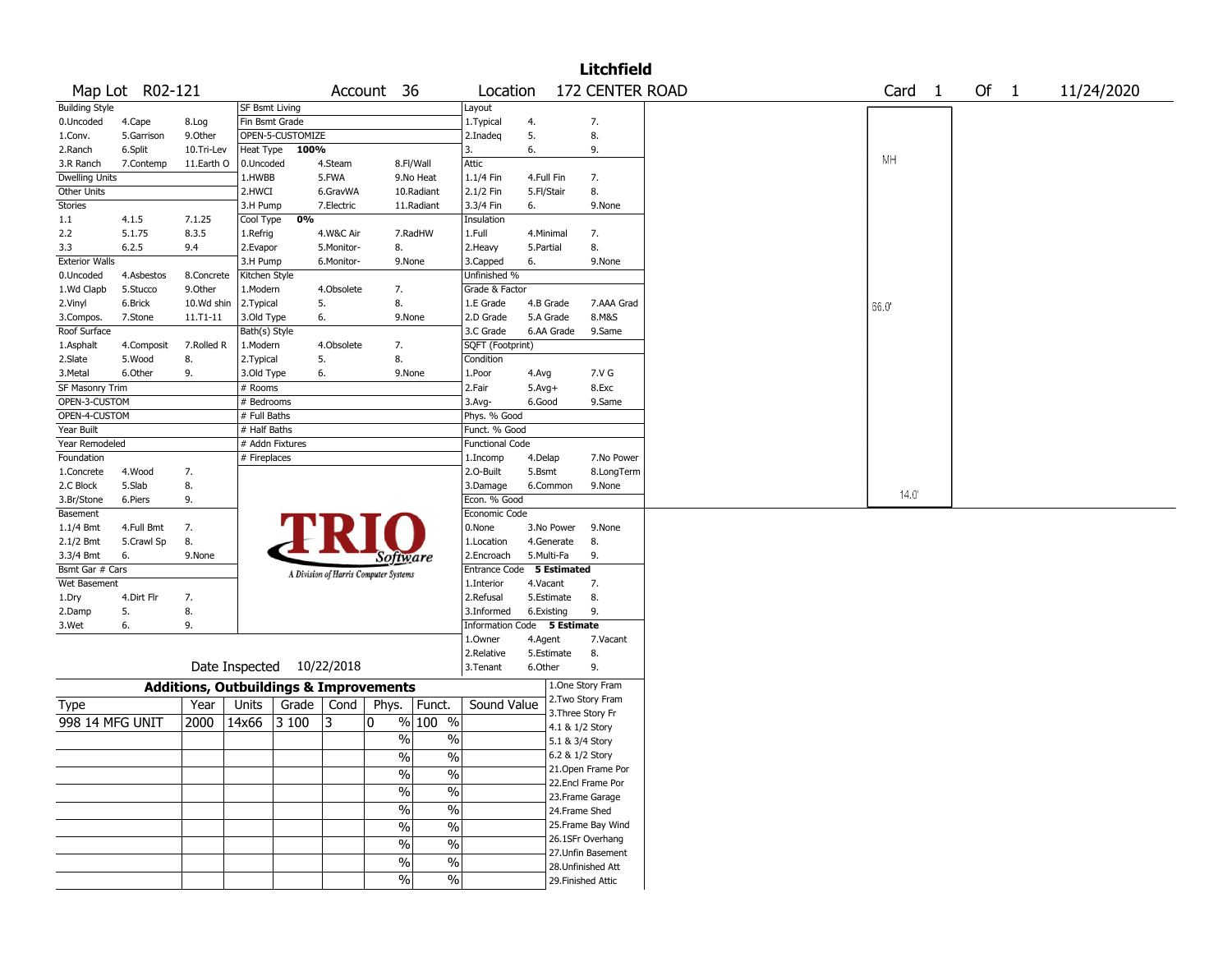|                             | Map Lot R02-121A                                  | Account 1655 | Location                     |                              | <b>18 ARQUETTE LANE</b> |                                         |                       |                          | Card <sub>1</sub>  | Of $1$        |                                      | 11/24/2020                            |
|-----------------------------|---------------------------------------------------|--------------|------------------------------|------------------------------|-------------------------|-----------------------------------------|-----------------------|--------------------------|--------------------|---------------|--------------------------------------|---------------------------------------|
|                             | ST AMAND, ROGER JR                                |              |                              | <b>Property Data</b>         |                         |                                         |                       | <b>Assessment Record</b> |                    |               |                                      |                                       |
|                             | ST AMAND, DONNA JR                                |              |                              | Neighborhood 5 Arquette Lane |                         | Year                                    | Land                  |                          | <b>Buildings</b>   |               | Exempt                               | Total                                 |
| 18 ARQUETTE LANE            |                                                   |              |                              |                              |                         | 2007                                    |                       | 44,350                   |                    | 75,352        | 13,000                               | 106,702                               |
|                             | LITCHFIELD ME 04350                               |              | Tree Growth Year             | $\mathbf 0$                  |                         | 2008                                    |                       | 44,350                   |                    | 75,352        | 12,350                               | 107,352                               |
|                             |                                                   |              | X Coordinate<br>Y Coordinate |                              | 0<br>$\mathbf 0$        | 2009                                    |                       | 43,750                   |                    | 74,997        | 9,500                                | 109,247                               |
| B5022P242<br>Previous Owner |                                                   |              | Zone/Land Use                | <b>11 Residential</b>        |                         |                                         |                       |                          |                    |               |                                      |                                       |
|                             | ST AMAND JR, ROGER & DONNA                        |              |                              |                              |                         | 2010                                    |                       | 43,750                   |                    | 74,489        | 10,000                               | 108,239                               |
| 170 CENTER ROAD             |                                                   |              | Secondary Zone               |                              |                         | 2011                                    |                       | 43,750                   |                    | 103,422       | 10,000                               | 137,172                               |
|                             |                                                   |              |                              |                              |                         | 2012                                    |                       | 43,750                   |                    | 103,422       | 0                                    | 147,172                               |
|                             | LITCHFIELD ME 04350<br>Sale Date: 1/03/2013       |              | Topography 2 Rolling         |                              |                         | 2013                                    |                       | 43,750                   |                    | 102,430       | 0                                    | 146,180                               |
|                             |                                                   |              | 1.Level                      | 4.Below St                   | 7.Res Protec            | 2014                                    |                       | 43,750                   |                    | 102,239       | 10,000                               | 135,989                               |
|                             |                                                   |              | 2.Rolling<br>3.Above St      | 5.Low<br>6.Swampy            | 8.<br>9.                | 2015                                    |                       | 43,750                   |                    | 101,248       | 10,000                               | 134,998                               |
|                             |                                                   |              | Utilities                    | 4 Drilled Well               | <b>6 Septic System</b>  | 2016                                    |                       | 43,750                   |                    | 101,058       | 15,000                               | 129,808                               |
|                             |                                                   |              | 1.Public                     | 4.Dr Well                    | 7.Cesspool              | 2017                                    |                       | 43,750                   |                    | 100,066       | 20,000                               | 123,816                               |
|                             |                                                   |              | 2. Water                     | 5.Dug Well                   | 8.Lake/Pond             | 2018                                    |                       | 43,750                   |                    | 99,875        | 19,200                               | 124,425                               |
|                             |                                                   |              | 3.Sewer                      | 6.Septic                     | 9.None                  | 2019                                    |                       | 44,500                   |                    | 116,700       | 20,000                               | 141,200                               |
|                             |                                                   |              | Street                       | 3 Gravel                     |                         | 2020                                    |                       | 44,500                   |                    | 116,700       | 25,000                               | 136,200                               |
|                             |                                                   |              | 1.Paved                      | 4.Proposed                   | 7.                      |                                         |                       |                          | <b>Land Data</b>   |               |                                      |                                       |
|                             |                                                   |              | 2.Semi Imp<br>3.Gravel       | 5.R/O/W<br>6.                | 8.<br>9.None            | <b>Front Foot</b>                       |                       |                          | <b>Effective</b>   |               | <b>Influence</b>                     | <b>Influence</b>                      |
|                             |                                                   |              |                              |                              |                         |                                         |                       |                          |                    |               |                                      |                                       |
|                             |                                                   |              |                              |                              | $\mathbf 0$             | 11.1-100                                | Type                  | Frontage                 | <b>Depth</b>       | <b>Factor</b> | Code<br>$\overline{\frac{9}{6}}$     | <b>Codes</b><br>1.Unimproved          |
|                             | Inspection Witnessed By:                          |              |                              |                              | $\mathbf 0$             | 12.101-200                              |                       |                          |                    |               | $\frac{9}{6}$                        | 2. Excess Frtg                        |
|                             |                                                   |              |                              | <b>Sale Data</b>             |                         | $13.201+$<br>14.                        |                       |                          |                    |               | %<br>%                               | 3. Topography                         |
| X                           |                                                   | Date         | Sale Date                    |                              | 1/03/2013               | 15.                                     |                       |                          |                    |               | $\frac{9}{6}$                        | 4.Size/Shape<br>5.Access              |
| No./Date                    | Description                                       | Date Insp.   | Price                        |                              |                         |                                         |                       |                          |                    |               | %                                    | 6.Restriction                         |
|                             |                                                   |              | Sale Type                    | 2 Land & Buildings           |                         | <b>Square Foot</b>                      |                       |                          | <b>Square Feet</b> |               | %                                    | 7. Right of Way<br>8.View/Environ     |
|                             |                                                   |              | 1.Land<br>2.L & B            | 4.MFG UNIT<br>5.0ther        | 7.<br>8.                | 16.Regular Lot                          |                       |                          |                    |               | $\frac{9}{6}$                        | 9. Fract Share                        |
|                             |                                                   |              | 3.Building                   | 6.                           | 9.                      | 17.Secondary Lot                        |                       |                          |                    |               | %                                    | <b>Acres</b><br>30. Frontage 1        |
|                             |                                                   |              | Financing                    | 9 Unknown                    |                         | 18. Excess Land                         |                       |                          |                    |               | %<br>%                               | 31. Frontage 2                        |
|                             |                                                   |              | 1.Convent                    | 4.Seller                     | 7.                      | 19.Condominium<br>20. Miscellaneous     |                       |                          |                    |               | %                                    | 32. Tillable                          |
| Notes:                      |                                                   |              | 2.FHA/VA                     | 5.Private                    | 8.                      |                                         |                       |                          |                    |               | %                                    | 33.Tillable                           |
|                             | LTR: ST.AMAND, FROM COOPER-CITIWEST, JV, PROPERTY |              | 3.Assumed                    | 6.Cash                       | 9.Unknown               |                                         |                       |                          |                    |               | %                                    | 34.Softwood F&O<br>35. Mixed Wood F&O |
|                             | WAS ACQUIRED BY DEPT.HUD ON 8/30/2012-SEE FILE.   |              | Validity                     | <b>3 Distressed Sale</b>     |                         | <b>Fract. Acre</b>                      |                       | <b>Acreage/Sites</b>     |                    |               |                                      | 36.Hardwood F&O                       |
|                             |                                                   |              | 1.Valid                      | 4.Split                      | 7.Renovate              | 21. Houselot (Frac<br>22.Baselot(Fract) | 24                    |                          | 1.00               | 100           | %<br>0                               | 37.Softwood TG                        |
|                             |                                                   |              | 2.Related                    | 5.Partial                    | 8.Other                 | 23.                                     | $\overline{26}$<br>44 |                          | 1.50<br>1.00       | 100<br>100    | %<br>$\mathbf 0$<br>%<br>$\mathbf 0$ | 38. Mixed Wood TG                     |
|                             |                                                   |              | 3.Distress                   | 6.Exempt                     | 9.                      | <b>Acres</b>                            |                       |                          |                    |               | %                                    | 39.Hardwood TG                        |
|                             |                                                   |              | Verified                     | <b>5 Public Record</b>       |                         | 24. Houselot                            |                       |                          |                    |               | %                                    | 40. Wasteland                         |
|                             |                                                   |              | 1.Buyer                      | 4.Agent                      | 7.Family                | 25.Baselot                              |                       |                          |                    |               | %                                    | 41.Gravel Pit<br>42. Mobile Home Si   |
|                             |                                                   |              | 2.Seller                     | 5.Pub Rec                    | 8.Other                 | 26.Rear 1<br>27. Rear 2                 |                       |                          |                    |               | %                                    | 43.Camp Site                          |
| <b>Litchfield</b>           |                                                   |              | 3.Lender                     | 6.MLS                        | 9.                      | 28. Rear 3                              |                       |                          | Total Acreage 2.50 |               |                                      | 44.Lot Improvemen<br>45.Access Right  |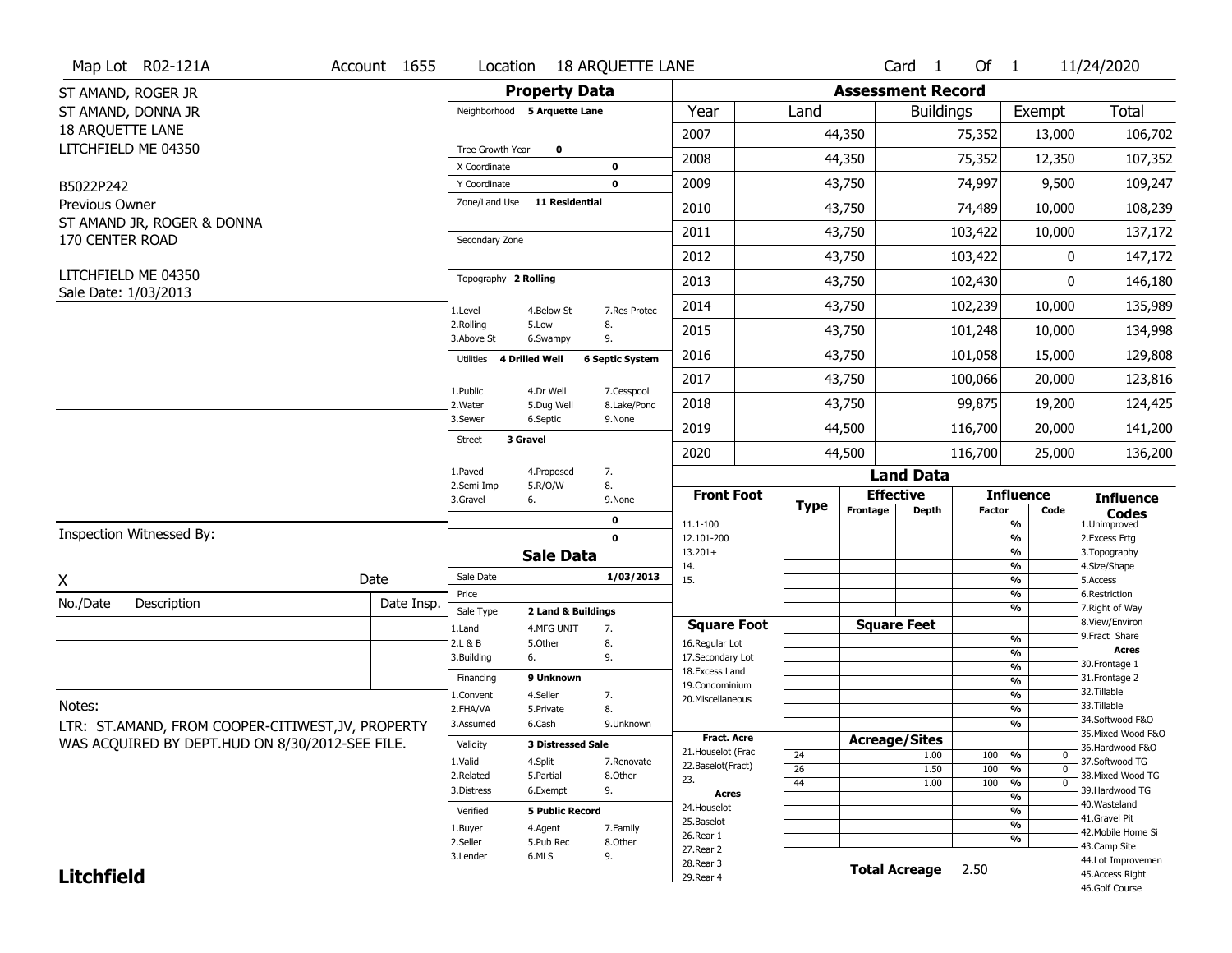|                               |                               |            |                                                   |                  |              |                                       |            |                               |            |            | <b>Litchfield</b>       |       |                |            |       |       |      |                  |                                            |
|-------------------------------|-------------------------------|------------|---------------------------------------------------|------------------|--------------|---------------------------------------|------------|-------------------------------|------------|------------|-------------------------|-------|----------------|------------|-------|-------|------|------------------|--------------------------------------------|
|                               | Map Lot R02-121A              |            |                                                   |                  |              | Account 1655                          |            | Location                      |            |            | <b>18 ARQUETTE LANE</b> |       |                |            | Card  | -1    | Of 1 |                  | 11/24/2020                                 |
|                               | Building Style 3 Raised Ranch |            | <b>SF Bsmt Living</b>                             |                  | 626          |                                       |            | Layout 1 Typical              |            |            |                         |       |                |            |       |       |      |                  |                                            |
| 0.Uncoded                     | 4.Cape                        | 8.Log      |                                                   | Fin Bsmt Grade   | 3 100        |                                       |            | 1. Typical                    | 4.         |            | 7.                      |       |                |            |       | 24.0' |      |                  |                                            |
| 1.Conv.                       | 5.Garrison                    | 9.Other    |                                                   | OPEN-5-CUSTOMIZE | $\mathbf{o}$ |                                       |            | 2.Inadeg                      | 5.         |            | 8.                      |       |                |            |       |       |      |                  | $\sqrt{1.5}$ <sup>1</sup><br>14.0'<br>1.5' |
| 2.Ranch                       | 6.Split                       | 10.Tri-Lev | Heat Type                                         | 100%             |              | 1 Hot Water BB                        |            | 3.                            | 6.         |            | 9.                      |       |                |            |       |       |      |                  |                                            |
| 3.R Ranch                     | 7.Contemp                     | 11.Earth O | 0.Uncoded                                         |                  | 4.Steam      |                                       | 8.Fl/Wall  | 9 None<br>Attic               |            |            |                         |       |                |            |       |       |      |                  | 14.0'<br>WD                                |
| Dwelling Units 1              |                               |            | 1.HWBB                                            |                  | 5.FWA        |                                       | 9.No Heat  | 1.1/4 Fin                     | 4.Full Fin |            | 7.                      |       |                |            |       |       |      |                  |                                            |
| Other Units                   | 0                             |            | 2.HWCI                                            |                  | 6.GravWA     |                                       | 10.Radiant | 2.1/2 Fin                     | 5.Fl/Stair |            | 8.                      |       |                |            | 34.0' | 1sBFr | 34.0 |                  | $^{4.5'}_{1.5'}$<br>$14.0 - 1.5$           |
| <b>Stories</b>                | 1 One Story                   |            | 3.H Pump                                          |                  | 7.Electric   |                                       | 11.Radiant | 3.3/4 Fin                     | 6.         |            | 9.None                  |       |                |            |       |       |      |                  |                                            |
| 1.1                           | 4.1.5                         | 7.1.25     | Cool Type                                         | 0%               | 9 None       |                                       |            | Insulation                    | 1 Full     |            |                         |       |                |            |       |       |      |                  |                                            |
| 2.2                           | 5.1.75                        | 8.3.5      | 1.Refrig                                          |                  | 4.W&C Air    |                                       | 7.RadHW    | 1.Full                        | 4.Minimal  |            | 7.                      |       |                |            |       |       |      |                  |                                            |
| 3.3                           | 6.2.5                         | 9.4        | 2.Evapor                                          |                  | 5.Monitor-   | 8.                                    |            | 2.Heavy                       | 5.Partial  |            | 8.                      |       |                |            |       |       |      |                  |                                            |
| <b>Exterior Walls 2 Vinyl</b> |                               |            | 3.H Pump                                          |                  | 6.Monitor-   |                                       | 9.None     | 3.Capped                      | 6.         |            | 9.None                  |       |                |            |       | 24.0' |      |                  |                                            |
| 0.Uncoded                     | 4.Asbestos                    | 8.Concrete | Kitchen Style                                     |                  | 2 Typical    |                                       |            | Unfinished %                  | 0%         |            |                         |       |                |            |       |       |      |                  |                                            |
| 1.Wd Clapb                    | 5.Stucco                      | 9.0ther    | 1.Modern                                          |                  | 4.Obsolete   | 7.                                    |            | Grade & Factor 3 Average 100% |            |            |                         |       |                |            |       |       |      |                  |                                            |
| 2.Vinyl                       | 6.Brick                       | 10.Wd shin | 2.Typical                                         |                  | 5.           | 8.                                    |            | 1.E Grade                     | 4.B Grade  |            | 7.AAA Grad              |       |                |            |       |       |      |                  |                                            |
| 3.Compos.                     | 7.Stone                       | 11.T1-11   | 3.Old Type                                        |                  | 6.           |                                       | 9.None     | 2.D Grade                     |            | 5.A Grade  | 8.M&S                   | 24.0' | 11/4sGARAGE    |            |       |       |      |                  |                                            |
| Roof Surface                  | 1 Asphalt Shingles            |            | Bath(s) Style                                     |                  |              | 2 Typical Bath(s)                     |            | 3.C Grade                     |            | 6.AA Grade | 9.Same                  |       |                |            |       |       |      |                  |                                            |
| 1.Asphalt                     | 4.Composit                    | 7.Rolled R | 1.Modern                                          |                  | 4.Obsolete   | 7.                                    |            | SQFT (Footprint) 816          |            |            |                         |       |                |            |       |       |      | <b>FIREPLACE</b> |                                            |
| 2.Slate                       | 5.Wood                        | 8.         | 2. Typical                                        |                  | 5.           | 8.                                    |            | Condition                     | 4 Average  |            |                         |       | $28.0^{\circ}$ |            |       |       |      |                  |                                            |
| 3.Metal                       | 6.Other                       | 9.         | 3.Old Type                                        |                  | 6.           |                                       | 9.None     | 1.Poor                        | 4.Avg      |            | 7.V G                   |       |                |            |       |       |      |                  |                                            |
| SF Masonry Trim 0             |                               |            | # Rooms                                           |                  | 4            |                                       |            | 2.Fair                        | $5.Avg+$   |            | 8.Exc                   |       |                |            |       |       |      |                  |                                            |
| OPEN-3-CUSTOM 0               |                               |            | $#$ Bedrooms                                      |                  | 3            |                                       |            | 3.Avg-                        | 6.Good     |            | 9.Same                  |       |                |            |       |       |      |                  |                                            |
| OPEN-4-CUSTOM 0               |                               |            | # Full Baths                                      |                  | 1            |                                       |            | Phys. % Good                  |            | 0%         |                         |       |                |            |       |       |      |                  |                                            |
| Year Built                    | 1995                          |            | # Half Baths                                      |                  | $\mathbf{1}$ |                                       |            | Funct. % Good                 |            | 100%       |                         |       |                |            |       |       |      |                  |                                            |
| Year Remodeled 0              |                               |            |                                                   | # Addn Fixtures  | $\pmb{0}$    |                                       |            | <b>Functional Code</b>        |            | 9 None     |                         |       |                | 12.0       |       |       |      |                  |                                            |
| Foundation                    | 1 Concrete                    |            | # Fireplaces                                      |                  | 0            |                                       |            | 1.Incomp                      | 4.Delap    |            | 7.No Power              |       |                | 12.0       |       |       |      |                  |                                            |
| 1.Concrete                    | 4.Wood                        | 7.         |                                                   |                  |              |                                       |            | 2.0-Built                     | 5.Bsmt     |            | 8.LongTerm              |       |                |            |       |       |      |                  |                                            |
| 2.C Block                     | 5.Slab<br>6.Piers             | 8.         |                                                   |                  |              |                                       |            | 3.Damage<br>Econ. % Good      | 100%       | 6.Common   | 9.None                  |       |                |            |       |       |      |                  |                                            |
| 3.Br/Stone<br>Basement        | <b>4 Full Basement</b>        | 9.         |                                                   |                  |              |                                       |            | Economic Code None            |            |            |                         |       |                | SHED SV 80 |       |       |      |                  |                                            |
| $1.1/4$ Bmt                   | 4.Full Bmt                    | 7.         |                                                   |                  |              |                                       |            | 0.None                        |            | 3.No Power | 9.None                  |       |                |            |       |       |      |                  |                                            |
| 2.1/2 Bmt                     | 5.Crawl Sp                    | 8.         |                                                   |                  |              |                                       |            | 1.Location                    |            | 4.Generate | 8.                      |       |                |            |       |       |      |                  |                                            |
| 3.3/4 Bmt                     | 6.                            | 9.None     |                                                   |                  |              |                                       |            | 2.Encroach                    | 5.Multi-Fa |            | 9.                      |       |                |            |       |       |      |                  |                                            |
| Bsmt Gar # Cars 0             |                               |            |                                                   |                  |              | Software                              |            | Entrance Code 5 Estimated     |            |            |                         |       |                |            |       |       |      |                  |                                            |
| Wet Basement                  | 1 Dry Basement                |            |                                                   |                  |              | A Division of Harris Computer Systems |            | 1.Interior                    | 4.Vacant   |            | 7.                      |       |                |            |       |       |      |                  |                                            |
| 1.Dry                         | 4.Dirt Flr                    | 7.         |                                                   |                  |              |                                       |            | 2.Refusal                     |            | 5.Estimate | 8.                      |       |                |            |       |       |      |                  |                                            |
| 2.Damp                        | 5.                            | 8.         |                                                   |                  |              |                                       |            | 3.Informed                    | 6.Existing |            | 9.                      |       |                |            |       |       |      |                  |                                            |
| 3.Wet                         | 6.                            | 9.         |                                                   |                  |              |                                       |            | Information Code 5 Estimate   |            |            |                         |       |                |            |       |       |      |                  |                                            |
|                               |                               |            |                                                   |                  |              |                                       |            | 1.0wner                       | 4.Agent    |            | 7.Vacant                |       |                |            |       |       |      |                  |                                            |
|                               |                               |            |                                                   |                  |              |                                       |            | 2.Relative                    |            | 5.Estimate | 8.                      |       |                |            |       |       |      |                  |                                            |
|                               |                               |            | Date Inspected 10/22/2018                         |                  |              |                                       |            | 3.Tenant                      | 6.Other    |            | 9.                      |       |                |            |       |       |      |                  |                                            |
|                               |                               |            | <b>Additions, Outbuildings &amp; Improvements</b> |                  |              |                                       |            |                               |            |            | 1.One Story Fram        |       |                |            |       |       |      |                  |                                            |
| Type                          |                               | Year       | Units                                             | Grade            |              | Cond   Phys.   Funct.                 |            | Sound Value                   |            |            | 2. Two Story Fram       |       |                |            |       |       |      |                  |                                            |
| 68 Wood Deck/s                |                               | 0          | 294                                               | 3 100            | 4            | 0                                     | % 100 %    |                               |            |            | 3. Three Story Fr       |       |                |            |       |       |      |                  |                                            |
|                               |                               |            |                                                   |                  |              |                                       |            |                               |            |            | 4.1 & 1/2 Story         |       |                |            |       |       |      |                  |                                            |
| 72 1 1/4s Garage              |                               | 2002       | 672                                               | 3 100            | 4            | 0                                     | $%100$ %   |                               |            |            | 5.1 & 3/4 Story         |       |                |            |       |       |      |                  |                                            |
| 24 Frame Shed                 |                               | 0          |                                                   |                  |              | $\overline{\%}$                       |            | % 800                         |            |            | 6.2 & 1/2 Story         |       |                |            |       |       |      |                  |                                            |
| 70 Fireplace                  |                               | $2014$  1  |                                                   | 2 100            | 14           | 0                                     | $%100$ %   |                               |            |            | 21.Open Frame Por       |       |                |            |       |       |      |                  |                                            |
|                               |                               |            |                                                   |                  |              | $\%$                                  | $\%$       |                               |            |            | 22.Encl Frame Por       |       |                |            |       |       |      |                  |                                            |
|                               |                               |            |                                                   |                  |              |                                       |            |                               |            |            | 23. Frame Garage        |       |                |            |       |       |      |                  |                                            |
|                               |                               |            |                                                   |                  |              | $\%$                                  | $\%$       |                               |            |            | 24.Frame Shed           |       |                |            |       |       |      |                  |                                            |
|                               |                               |            |                                                   |                  |              | $\%$                                  | $\%$       |                               |            |            | 25. Frame Bay Wind      |       |                |            |       |       |      |                  |                                            |
|                               |                               |            |                                                   |                  |              | $\%$                                  | $\%$       |                               |            |            | 26.1SFr Overhang        |       |                |            |       |       |      |                  |                                            |
|                               |                               |            |                                                   |                  |              | $\%$                                  | %          |                               |            |            | 27.Unfin Basement       |       |                |            |       |       |      |                  |                                            |
|                               |                               |            |                                                   |                  |              |                                       |            |                               |            |            | 28. Unfinished Att      |       |                |            |       |       |      |                  |                                            |
|                               |                               |            |                                                   |                  |              | $\%$                                  | $\%$       |                               |            |            | 29. Finished Attic      |       |                |            |       |       |      |                  |                                            |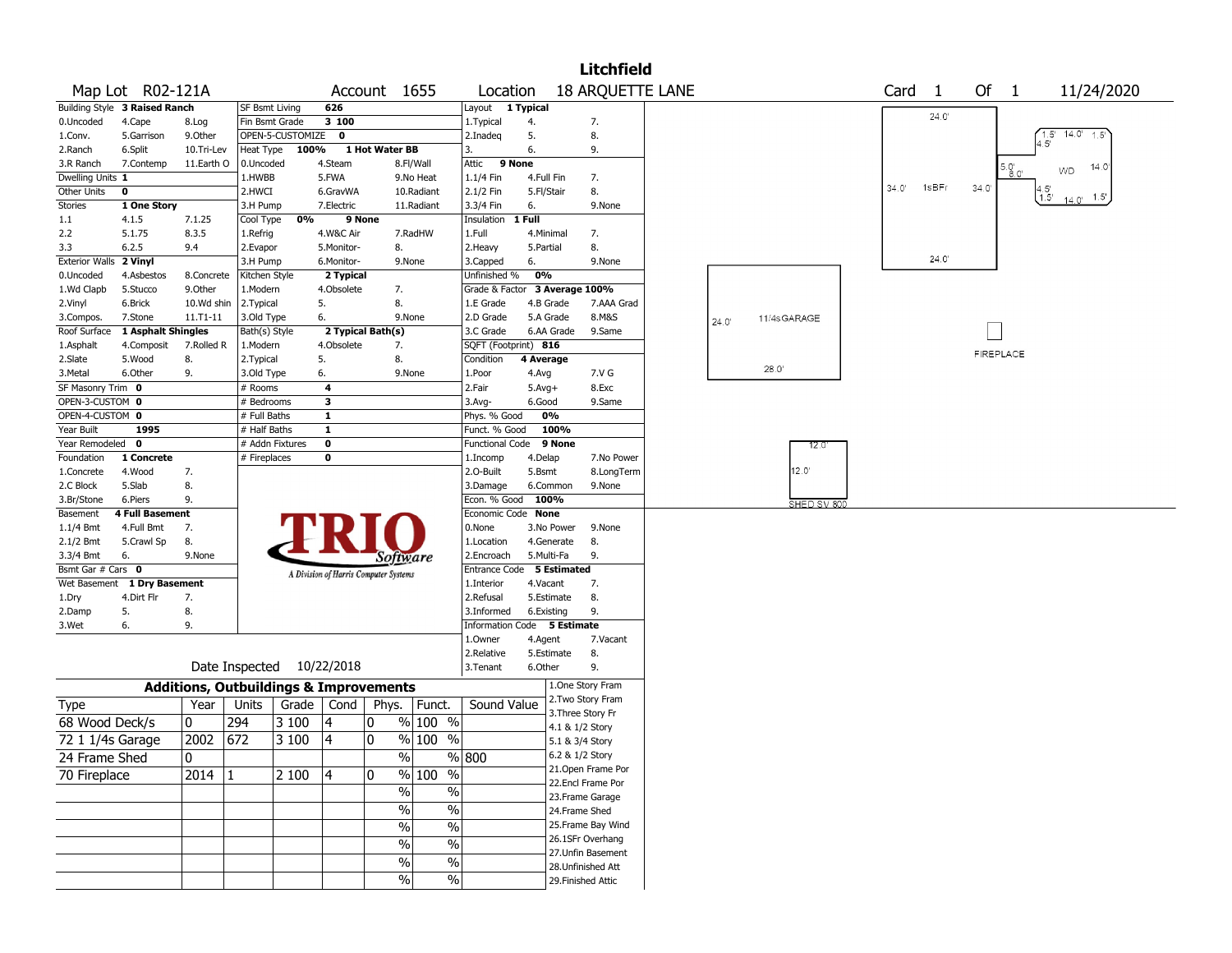|                        | Map Lot R02-121B                                   | Account 1975 | Location                 |                                  | <b>180 CENTER ROAD</b> |                                         |      |                          | Card <sub>1</sub> | Of $1$        |                                  | 11/24/2020                            |
|------------------------|----------------------------------------------------|--------------|--------------------------|----------------------------------|------------------------|-----------------------------------------|------|--------------------------|-------------------|---------------|----------------------------------|---------------------------------------|
| WELCH, JAMES           |                                                    |              |                          | <b>Property Data</b>             |                        |                                         |      | <b>Assessment Record</b> |                   |               |                                  |                                       |
| <b>180 CENTER ROAD</b> |                                                    |              |                          | Neighborhood 38 Center Road      |                        | Year                                    | Land |                          | <b>Buildings</b>  |               | Exempt                           | Total                                 |
|                        | LITCHFIELD ME 04350                                |              |                          |                                  |                        | 2007                                    |      | 37,500                   |                   | 176,821       | 0                                | 214,321                               |
|                        |                                                    |              | Tree Growth Year         | $\mathbf 0$                      |                        | 2008                                    |      | 37,500                   |                   | 176,724       | 0                                | 214,224                               |
|                        |                                                    |              | X Coordinate             |                                  | 0                      |                                         |      |                          |                   |               |                                  |                                       |
|                        | B12292P145 B13404P170                              |              | Y Coordinate             |                                  | 0                      | 2009                                    |      | 37,100                   |                   | 173,385       | 0                                | 210,485                               |
| Previous Owner         | WELLS FARGO BANK, N.A.                             |              | Zone/Land Use            | 11 Residential                   |                        | 2010                                    |      | 37,100                   |                   | 148,590       | 0                                | 185,690                               |
|                        | C/O OCWEN LOAN SERVICING, LLC                      |              | Secondary Zone           |                                  |                        | 2011                                    |      | 42,500                   |                   | 150,110       | 0                                | 192,610                               |
|                        | 1661 WORTHINGTON ROAD                              |              |                          |                                  |                        | 2012                                    |      | 42,500                   |                   | 150,110       | 0                                | 192,610                               |
|                        | WEST PALM BEACH FL 33409                           |              | Topography 2 Rolling     |                                  |                        | 2013                                    |      | 42,500                   |                   | 148,483       | 0                                | 190,983                               |
| Previous Owner         | Sale Date: 3/22/2016                               |              | 1.Level                  | 4.Below St                       | 7.Res Protec           | 2014                                    |      | 42,500                   |                   | 147,060       | 0                                | 189,560                               |
|                        | PULK, KEVIN & STELLA                               |              | 2.Rolling                | 5.Low                            | 8.                     | 2015                                    |      | 42,500                   |                   | 146,622       | 0                                | 189,122                               |
| 180 CENTER ROAD        |                                                    |              | 3.Above St               | 6.Swampy                         | 9.                     |                                         |      |                          |                   |               |                                  |                                       |
|                        |                                                    |              | Utilities 4 Drilled Well |                                  | <b>6 Septic System</b> | 2016                                    |      | 42,500                   |                   | 145,201       | 0                                | 187,701                               |
|                        | LITCHFIELD ME 04350                                |              | 1.Public                 | 4.Dr Well                        | 7.Cesspool             | 2017                                    |      | 42,500                   |                   | 143,552       | 0                                | 186,052                               |
|                        | Sale Date: 9/22/2014                               |              | 2. Water<br>3.Sewer      | 5.Dug Well                       | 8.Lake/Pond<br>9.None  | 2018                                    |      | 42,500                   |                   | 143,372       | 0                                | 185,872                               |
|                        |                                                    |              | <b>Street</b>            | 6.Septic<br>1 Paved              |                        | 2019                                    |      | 48,000                   |                   | 181,700       | 0                                | 229,700                               |
|                        |                                                    |              |                          |                                  |                        | 2020                                    |      | 48,000                   |                   | 198,000       | $\mathbf{0}$                     | 246,000                               |
|                        |                                                    |              | 1.Paved                  | 4.Proposed                       | 7.                     |                                         |      |                          | <b>Land Data</b>  |               |                                  |                                       |
|                        |                                                    |              | 2.Semi Imp<br>3.Gravel   | 5.R/O/W<br>6.                    | 8.<br>9.None           | <b>Front Foot</b>                       |      | <b>Effective</b>         |                   |               | <b>Influence</b>                 | <b>Influence</b>                      |
|                        |                                                    |              |                          |                                  | 0                      | 11.1-100                                | Type | Frontage                 | <b>Depth</b>      | <b>Factor</b> | Code<br>$\overline{\frac{9}{6}}$ | <b>Codes</b><br>1.Unimproved          |
|                        | Inspection Witnessed By:                           |              |                          |                                  | 0                      | 12.101-200                              |      |                          |                   |               | $\frac{9}{6}$                    | 2.Excess Frtg                         |
|                        |                                                    |              |                          | <b>Sale Data</b>                 |                        | $13.201+$<br>14.                        |      |                          |                   |               | $\frac{9}{6}$<br>%               | 3. Topography<br>4.Size/Shape         |
| X                      |                                                    | Date         | Sale Date                |                                  | 3/22/2016              | 15.                                     |      |                          |                   |               | $\frac{9}{6}$                    | 5.Access                              |
| No./Date               | Description                                        | Date Insp.   | Price                    |                                  | 68,100                 |                                         |      |                          |                   |               | %<br>%                           | 6.Restriction<br>7. Right of Way      |
|                        |                                                    |              | Sale Type<br>1.Land      | 2 Land & Buildings<br>4.MFG UNIT | 7.                     | <b>Square Foot</b>                      |      | <b>Square Feet</b>       |                   |               |                                  | 8.View/Environ                        |
|                        |                                                    |              | 2.L & B                  | 5.Other                          | 8.                     | 16.Regular Lot                          |      |                          |                   |               | %                                | 9.Fract Share                         |
|                        |                                                    |              | 3.Building               | 6.                               | 9.                     | 17.Secondary Lot                        |      |                          |                   |               | %<br>%                           | <b>Acres</b><br>30. Frontage 1        |
|                        |                                                    |              | Financing                | 9 Unknown                        |                        | 18. Excess Land<br>19.Condominium       |      |                          |                   |               | %                                | 31. Frontage 2                        |
|                        |                                                    |              | 1.Convent                | 4.Seller                         | 7.                     | 20.Miscellaneous                        |      |                          |                   |               | %                                | 32. Tillable                          |
| Notes:                 |                                                    |              | 2.FHA/VA                 | 5.Private                        | 8.                     |                                         |      |                          |                   |               | %                                | 33.Tillable                           |
|                        | 2/11/20 NAH. ADD PHOTO. EST. ADDN MORE DONE. HOUSE |              | 3.Assumed                | 6.Cash                           | 9.Unknown              |                                         |      |                          |                   |               | %                                | 34.Softwood F&O<br>35. Mixed Wood F&O |
|                        | IS THE SAME. ADJ COND FOR REMOD AND ADJ FUNCT. OF  |              | Validity                 | <b>3 Distressed Sale</b>         |                        | <b>Fract. Acre</b>                      |      | <b>Acreage/Sites</b>     |                   |               |                                  | 36.Hardwood F&O                       |
|                        | ADDN TO MATCH HOUSE. ADD WD 75% COMPLETE.          |              | 1.Valid                  | 4.Split                          | 7.Renovate             | 21. Houselot (Frac<br>22.Baselot(Fract) | 24   |                          | 1.00              | 100           | %<br>0<br>$\mathbf 0$            | 37.Softwood TG                        |
|                        |                                                    |              |                          | 5.Partial                        | 8.Other                |                                         | 26   |                          | 1.00              | 100           | $\frac{9}{6}$                    | 38. Mixed Wood TG                     |
|                        | 8/23/07-PERMIT #07-117-40X48 GARAGE                |              | 2.Related                |                                  |                        | 23.                                     |      |                          |                   |               |                                  |                                       |
|                        |                                                    |              | 3.Distress               | 6.Exempt                         | 9.                     | <b>Acres</b>                            | 44   |                          | 1.00              | 100           | $\frac{9}{6}$<br>$\mathbf 0$     | 39.Hardwood TG                        |
|                        |                                                    |              | Verified                 | <b>5 Public Record</b>           |                        | 24. Houselot                            |      |                          |                   |               | %<br>%                           | 40.Wasteland                          |
|                        |                                                    |              |                          |                                  | 7.Family               | 25.Baselot                              |      |                          |                   |               | %                                | 41.Gravel Pit                         |
|                        |                                                    |              | 1.Buyer<br>2.Seller      | 4.Agent<br>5.Pub Rec             | 8.Other                | 26.Rear 1                               |      |                          |                   |               | %                                | 42. Mobile Home Si                    |
|                        |                                                    |              | 3.Lender                 | 6.MLS                            | 9.                     | 27. Rear 2                              |      |                          |                   |               |                                  | 43.Camp Site<br>44.Lot Improvemen     |
| <b>Litchfield</b>      |                                                    |              |                          |                                  |                        | 28. Rear 3<br>29. Rear 4                |      | <b>Total Acreage</b>     |                   | 2.00          |                                  | 45.Access Right<br>46.Golf Course     |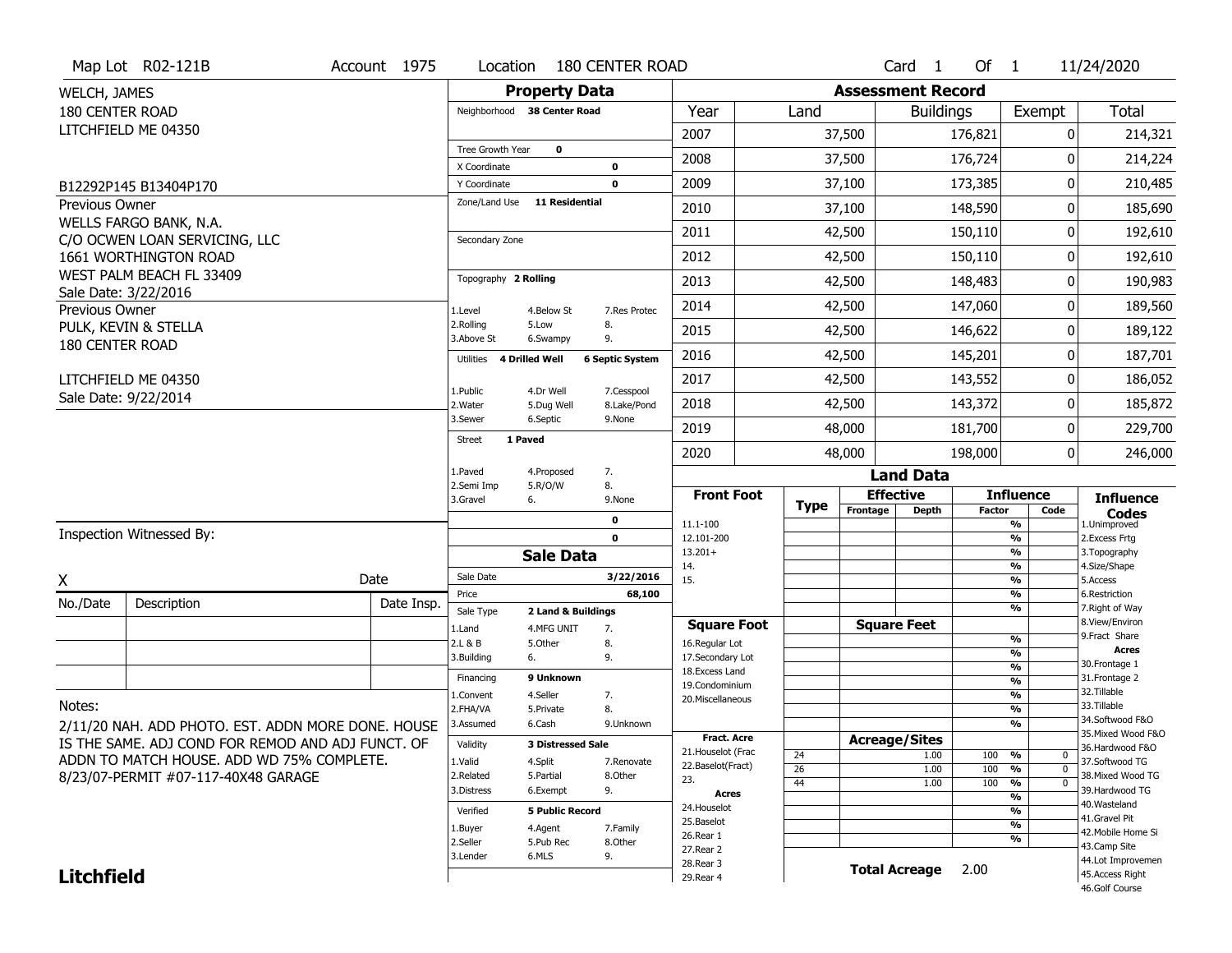|                        |                                   |            |                       |                    |                         |                                                   |                          |                        | <b>Litchfield</b>                       |                                                |
|------------------------|-----------------------------------|------------|-----------------------|--------------------|-------------------------|---------------------------------------------------|--------------------------|------------------------|-----------------------------------------|------------------------------------------------|
|                        | Map Lot R02-121B                  |            |                       |                    |                         | Account 1975                                      | Location                 |                        | 180 CENTER ROAD                         | Of<br>Card<br>11/24/2020<br>-1<br>$\mathbf{1}$ |
| Building Style 2 Ranch |                                   |            | <b>SF Bsmt Living</b> |                    | 1056                    |                                                   | Layout 1 Typical         |                        |                                         | 16.0<br>32.0                                   |
| 0.Uncoded              | 4.Cape                            | 8.Log      |                       | Fin Bsmt Grade     | 3 100                   |                                                   | 1. Typical               | 4.                     | 7.                                      | SHED                                           |
| 1.Conv.                | 5.Garrison                        | 9.Other    |                       | OPEN-5-CUSTOMIZE 0 |                         |                                                   | 2.Inadeg                 | 5.                     | 8.                                      | <b>B.D</b><br>16.0'<br>G POOL                  |
| 2.Ranch                | 6.Split                           | 10.Tri-Lev | Heat Type             | 100%               |                         | 1 Hot Water BB                                    | 3.                       | 6.                     | 9.                                      |                                                |
| 3.R Ranch              | 7.Contemp                         | 11.Earth O | 0.Uncoded             |                    | 4.Steam                 | 8.Fl/Wall                                         | Attic                    | 9 None                 |                                         |                                                |
| Dwelling Units 1       |                                   |            | 1.HWBB                |                    | 5.FWA                   | 9.No Heat                                         | 1.1/4 Fin                | 4.Full Fin             | 7.                                      | PA <sup>-10</sup>                              |
| Other Units            | 0                                 |            | 2.HWCI                |                    | 6.GravWA                | 10.Radiant                                        | 2.1/2 Fin                | 5.Fl/Stair             | 8.                                      | $12.0^{+}_{S\,V\,S400}$<br>63.01               |
| Stories                | 1 One Story                       |            | 3.H Pump              |                    | 7.Electric              | 11.Radiant                                        | 3.3/4 Fin                | 6.                     | 9.None                                  | 16.0'<br>160<br>έÈ.<br>$0.01$                  |
| 1.1                    | 4.1.5                             | 7.1.25     | Cool Type             | 0%                 |                         | 9 None                                            | Insulation               | 1 Full                 |                                         |                                                |
| 2.2                    | 5.1.75                            | 8.3.5      | 1.Refrig              |                    | 4.W&C Air               | 7.RadHW                                           | 1.Full                   | 4.Minimal              | 7.                                      | 44.0'                                          |
| 3.3                    | 6.2.5                             | 9.4        | 2.Evapor              |                    | 5.Monitor-              | 8.                                                | 2.Heavy                  | 5.Partial              | 8.                                      | FULL REMOD SINCE 2016                          |
| <b>Exterior Walls</b>  | 2 Vinyl                           |            | 3.H Pump              |                    | 6.Monitor-              | 9.None                                            | 3.Capped                 | 6.                     | 9.None                                  | 24.0'<br>1s BFr                                |
| 0.Uncoded              | 4.Asbestos                        | 8.Concrete | Kitchen Style         |                    | 2 Typical               |                                                   | Unfinished %             | 0%                     |                                         |                                                |
| 1.Wd Clapb             | 5.Stucco                          | 9.Other    | 1.Modern              |                    | 4.Obsolete              | 7.                                                | Grade & Factor           |                        | 3 Average 100%                          |                                                |
| 2.Vinyl                | 6.Brick                           | 10.Wd shin | 2.Typical             |                    | 5.                      | 8.                                                | 1.E Grade                | 4.B Grade              | 7.AAA Grad                              |                                                |
| 3.Compos.              | 7.Stone                           | 11.T1-11   | 3.Old Type            |                    | 6.                      | 9.None                                            | 2.D Grade                | 5.A Grade              | 8.M&S                                   |                                                |
| Roof Surface           | 1 Asphalt Shingles                |            | Bath(s) Style         |                    |                         | 2 Typical Bath(s)                                 | 3.C Grade                | 6.AA Grade             | 9.Same                                  | 1s (3/4) $B =$<br>24C                          |
| 1.Asphalt              | 4.Composit                        | 7.Rolled R | 1.Modern              |                    | 4.Obsolete              | 7.                                                |                          | SQFT (Footprint) 1056  |                                         | INC 50%                                        |
| 2.Slate                | 5.Wood                            | 8.         | 2.Typical             |                    | 5.                      | 8.                                                | Condition                | <b>3 Below Average</b> |                                         |                                                |
| 3.Metal                | 6.Other                           | 9.         | 3.Old Type            |                    | 6.                      | 9.None                                            | 1.Poor                   | 4.Avg                  | 7.V G                                   | 24.3<br>14.0'<br>1s F: ADDNT NC 10%            |
| SF Masonry Trim 0      |                                   |            | # Rooms               |                    | $\overline{\mathbf{z}}$ |                                                   | 2.Fair                   | $5.Avg+$               | 8.Exc                                   |                                                |
| OPEN-3-CUSTOM 0        |                                   |            | # Bedrooms            |                    | 3                       |                                                   | $3.$ Avg-                | 6.Good                 | 9.Same                                  | 40 C <sup>*</sup>                              |
| OPEN-4-CUSTOM 0        |                                   |            | # Full Baths          |                    | $\overline{\mathbf{2}}$ |                                                   | Phys. % Good             | 0%                     |                                         |                                                |
| Year Built             | 1995                              |            | # Half Baths          |                    | $\bf o$                 |                                                   | Funct. % Good            | 80%                    |                                         |                                                |
| Year Remodeled 0       |                                   |            |                       | # Addn Fixtures    | $\mathbf{1}$            |                                                   | <b>Functional Code</b>   |                        | 1 Incomplete                            | 34.0<br>34.                                    |
| Foundation             | 1 Concrete                        |            | # Fireplaces          |                    | $\bf o$                 |                                                   | 1.Incomp                 | 4.Delap                | 7.No Power                              |                                                |
| 1.Concrete             | 4.Wood<br>5.Slab                  | 7.         |                       |                    |                         |                                                   | 2.O-Built                | 5.Bsmt                 | 8.LongTerm                              |                                                |
| 2.C Block              |                                   | 8.<br>9.   |                       |                    |                         |                                                   | 3.Damage<br>Econ. % Good | 6.Common<br>100%       | 9.None                                  | 40 C <sup>*</sup>                              |
| 3.Br/Stone<br>Basement | 6.Piers<br><b>4 Full Basement</b> |            |                       |                    |                         |                                                   | Economic Code None       |                        |                                         |                                                |
| $1.1/4$ Bmt            | 4.Full Bmt                        | 7.         |                       |                    |                         |                                                   | 0.None                   | 3.No Power             | 9.None                                  |                                                |
| 2.1/2 Bmt              | 5.Crawl Sp                        | 8.         |                       |                    |                         |                                                   | 1.Location               | 4.Generate             | 8.                                      |                                                |
| 3.3/4 Bmt              | 6.                                | 9.None     |                       |                    |                         |                                                   | 2.Encroach               | 5.Multi-Fa             | 9.                                      |                                                |
| Bsmt Gar # Cars 0      |                                   |            |                       |                    |                         | Software                                          | Entrance Code            |                        | <b>1 Interior Inspect</b>               |                                                |
|                        | Wet Basement 1 Dry Basement       |            |                       |                    |                         | A Division of Harris Computer Systems             | 1.Interior               | 4.Vacant               | 7.                                      |                                                |
| 1.Dry                  | 4.Dirt Flr                        | 7.         |                       |                    |                         |                                                   | 2.Refusal                | 5.Estimate             | 8.                                      |                                                |
| 2.Damp                 | 5.                                | 8.         |                       |                    |                         |                                                   | 3.Informed               | 6.Existing             | 9.                                      |                                                |
| 3.Wet                  | 6.                                | 9.         |                       |                    |                         |                                                   | Information              | Code<br>1 Owner        |                                         |                                                |
|                        |                                   |            |                       |                    |                         |                                                   | 1.0wner                  | 4.Agent                | 7.Vacant                                |                                                |
|                        |                                   |            |                       |                    |                         |                                                   | 2.Relative               | 5.Estimate             | 8.                                      |                                                |
|                        |                                   |            | Date Inspected        |                    | 10/22/2018              |                                                   | 3. Tenant                | 6.Other                | 9.                                      |                                                |
|                        |                                   |            |                       |                    |                         | <b>Additions, Outbuildings &amp; Improvements</b> |                          |                        | 1.One Story Fram                        |                                                |
| Type                   |                                   | Year       | Units                 | Grade              | Cond                    | Phys.<br>Funct.                                   | Sound Value              |                        | 2.Two Story Fram                        |                                                |
| 1 One Story Frame      |                                   | 2018       | 576                   | 9 100              |                         | % 75<br>0                                         | $\%$                     |                        | 3. Three Story Fr                       |                                                |
| 27 Unfin Basement      |                                   | 2018       | 432                   | 9 100              | 4                       | % 75<br>0                                         | $\frac{0}{0}$            |                        | 4.1 & 1/2 Story                         |                                                |
|                        |                                   |            |                       |                    |                         |                                                   |                          |                        | 5.1 & 3/4 Story<br>6.2 & 1/2 Story      |                                                |
| 60 Patio               |                                   | 0          | 704                   | $ 3100\rangle$     | $\overline{14}$         | $\frac{9}{6}$ 100 %<br>0                          |                          |                        | 21.Open Frame Por                       |                                                |
| 63 Pool IG             |                                   | 2000       | $\sqrt{512}$          | 3 100              | 3                       | 10<br>% 50                                        | $\sqrt{6}$               |                        | 22.Encl Frame Por                       |                                                |
| 24 Frame Shed          |                                   | 0          | 256                   | 2 100              | 4                       | $\sqrt{96}$ 75<br>0                               | $\frac{0}{6}$            |                        | 23.Frame Garage                         |                                                |
| 66                     |                                   | 0          |                       |                    |                         | $\frac{1}{2}$                                     | %  400                   |                        | 24.Frame Shed                           |                                                |
| 23 Frame Garage        |                                   | 2007       | 1360                  | $3110$             | 4                       | % 90<br>0                                         | %                        |                        | 25. Frame Bay Wind                      |                                                |
| 1 One Story Frame      |                                   | 2007       | 560                   | 2 100              | 4                       | $\%$ 90<br>10                                     | $\sqrt{6}$               |                        | 26.1SFr Overhang                        |                                                |
| 68 Wood Deck/s         |                                   | 2019       | 530                   | 3 100              | 4                       | $\frac{9}{6}$ 75<br>0                             | %                        |                        | 27.Unfin Basement<br>28. Unfinished Att |                                                |
|                        |                                   |            |                       |                    |                         | $\frac{1}{2}$                                     | $\%$                     |                        | 29. Finished Attic                      |                                                |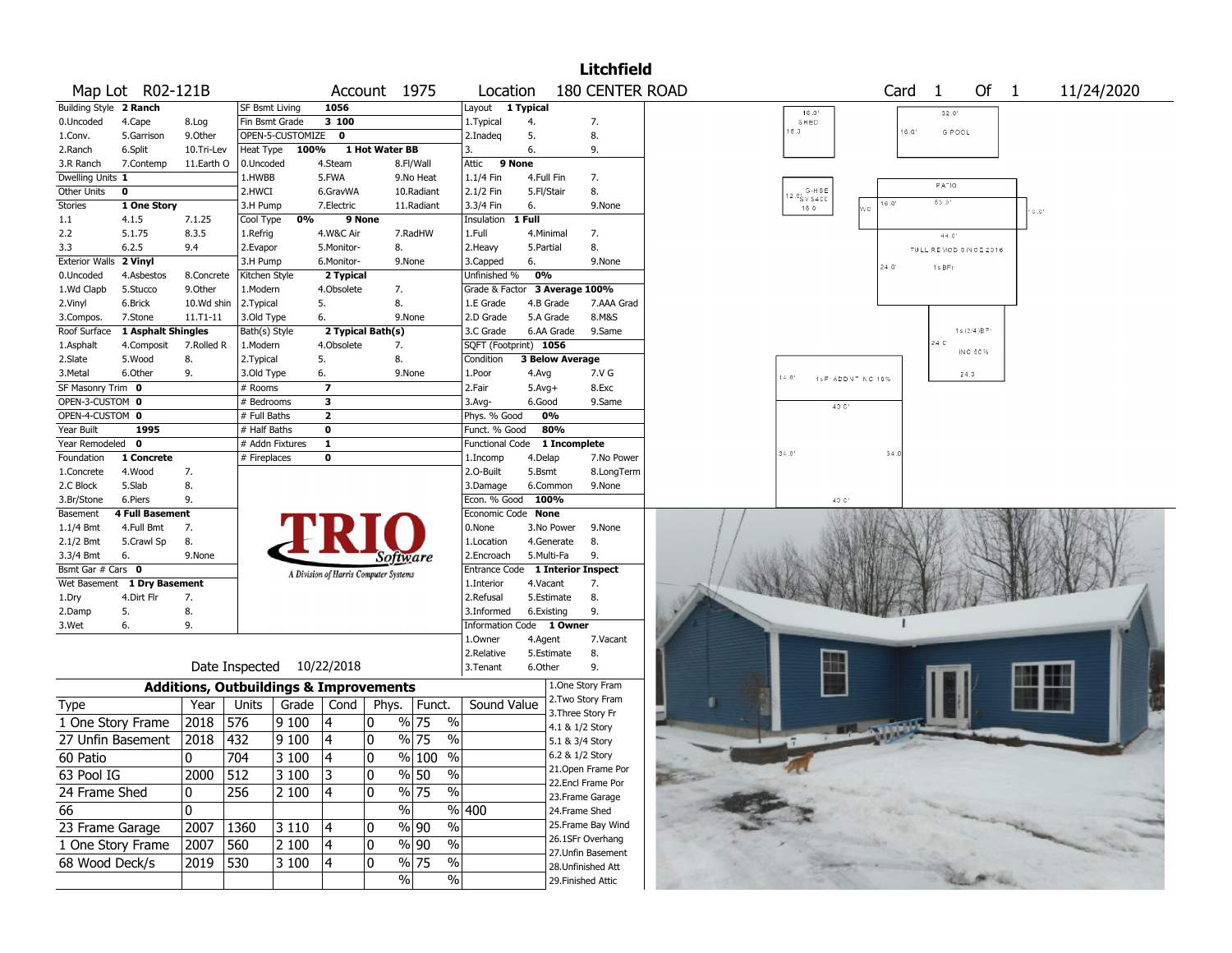|                                         | Map Lot R02-121C                                               | Account 2348 | Location                      |                              | <b>17 ARQUETTE LANE</b>      |                                          |             |                          | Card <sub>1</sub>    | Of $1$        |                                         | 11/24/2020                            |
|-----------------------------------------|----------------------------------------------------------------|--------------|-------------------------------|------------------------------|------------------------------|------------------------------------------|-------------|--------------------------|----------------------|---------------|-----------------------------------------|---------------------------------------|
| BAILEY, JAMES L                         |                                                                |              |                               | <b>Property Data</b>         |                              |                                          |             | <b>Assessment Record</b> |                      |               |                                         |                                       |
| 17 ARQUETTE LANE                        |                                                                |              |                               | Neighborhood 5 Arquette Lane |                              | Year                                     | Land        |                          | <b>Buildings</b>     |               | Exempt                                  | <b>Total</b>                          |
|                                         | LITCHFIELD ME 04350                                            |              |                               |                              |                              | 2007                                     |             | 40,000                   |                      | 65,304        | 13,000                                  | 92,304                                |
|                                         |                                                                |              | Tree Growth Year              | $\mathbf 0$                  |                              | 2008                                     |             | 40,000                   |                      | 64,615        | 12,350                                  | 92,265                                |
|                                         |                                                                |              | X Coordinate                  |                              | $\pmb{0}$                    |                                          |             |                          |                      |               |                                         |                                       |
|                                         | B7750P35 B11181P201 B11181P204 B11288P90                       |              | Y Coordinate<br>Zone/Land Use | <b>11 Residential</b>        | $\mathbf 0$                  | 2009                                     |             | 40,000                   |                      | 70,427        | 9,500                                   | 100,927                               |
| Previous Owner                          | <b>WELLS FARGO BANK, N.A.</b>                                  |              |                               |                              |                              | 2010                                     |             | 40,000                   |                      | 63,067        | ŋ                                       | 103,067                               |
|                                         | 3476 STATEVIEW BLVD                                            |              | Secondary Zone                |                              |                              | 2011                                     |             | 40,000                   |                      | 67,685        | O                                       | 107,685                               |
|                                         |                                                                |              |                               |                              |                              | 2012                                     |             | 40,000                   |                      | 67,685        | 0                                       | 107,685                               |
|                                         | FORT MILL SC 29715                                             |              | Topography 2 Rolling          |                              |                              | 2013                                     |             | 40,000                   |                      | 66,966        | 0                                       | 106,966                               |
| Previous Owner                          | Sale Date: 8/15/2012                                           |              | 1.Level                       | 4.Below St                   | 7.Res Protec                 | 2014                                     |             | 40,000                   |                      | 71,698        | ŋ                                       | 111,698                               |
|                                         | STEWART, TIMOTHY A.                                            |              | 2.Rolling                     | 5.Low                        | 8.                           | 2015                                     |             | 40,000                   |                      | 70,358        | 10,000                                  | 100,358                               |
|                                         | STEWART SHERRY A                                               |              | 3.Above St<br>Utilities       | 6.Swampy<br>4 Drilled Well   | 9.<br><b>6 Septic System</b> | 2016                                     |             | 40,000                   |                      | 57,318        | 15,000                                  | 82,318                                |
| 32 OFFICE DRIVE<br><b>BATH ME 04530</b> |                                                                |              |                               |                              |                              | 2017                                     |             | 40,000                   |                      | 55,429        | 20,000                                  | 75,429                                |
|                                         | Sale Date: 8/15/2012                                           |              | 1.Public<br>2. Water          | 4.Dr Well<br>5.Dug Well      | 7.Cesspool<br>8.Lake/Pond    | 2018                                     |             | 40,000                   |                      | 53,608        | 19,200                                  | 74,408                                |
|                                         |                                                                |              | 3.Sewer                       | 6.Septic                     | 9.None                       | 2019                                     |             | 40,000                   |                      | 59,800        | 20,000                                  | 79,800                                |
|                                         |                                                                |              | <b>Street</b>                 | 3 Gravel                     |                              | 2020                                     |             | 40,000                   |                      | 58,900        | 25,000                                  | 73,900                                |
|                                         |                                                                |              | 1.Paved                       | 4.Proposed                   | 7.                           |                                          |             |                          | <b>Land Data</b>     |               |                                         |                                       |
|                                         |                                                                |              |                               |                              |                              |                                          |             |                          |                      |               |                                         |                                       |
|                                         |                                                                |              | 2.Semi Imp                    | 5.R/O/W                      | 8.                           | <b>Front Foot</b>                        |             |                          | <b>Effective</b>     |               | <b>Influence</b>                        |                                       |
|                                         |                                                                |              | 3.Gravel                      | 6.                           | 9.None                       |                                          | <b>Type</b> | Frontage                 | <b>Depth</b>         | <b>Factor</b> | Code                                    | <b>Influence</b><br><b>Codes</b>      |
|                                         | Inspection Witnessed By:                                       |              |                               |                              | $\pmb{0}$<br>$\mathbf 0$     | 11.1-100<br>12.101-200                   |             |                          |                      |               | %<br>%                                  | 1.Unimproved<br>2. Excess Frtg        |
|                                         |                                                                |              |                               | <b>Sale Data</b>             |                              | $13.201+$                                |             |                          |                      |               | %                                       | 3. Topography                         |
|                                         |                                                                |              | Sale Date                     |                              | 8/15/2012                    | 14.<br>15.                               |             |                          |                      |               | %<br>%                                  | 4.Size/Shape<br>5.Access              |
| Χ                                       |                                                                | Date         | Price                         |                              | 60,000                       |                                          |             |                          |                      |               | %                                       | 6.Restriction                         |
| No./Date                                | Description                                                    | Date Insp.   | Sale Type                     | 2 Land & Buildings           |                              |                                          |             |                          |                      |               | %                                       | 7. Right of Way<br>8.View/Environ     |
|                                         |                                                                |              | 1.Land                        | 4.MFG UNIT<br>5.Other        | 7.                           | <b>Square Foot</b>                       |             |                          | <b>Square Feet</b>   |               | %                                       | 9. Fract Share                        |
|                                         |                                                                |              | 2.L & B<br>3.Building         | 6.                           | 8.<br>9.                     | 16.Regular Lot<br>17.Secondary Lot       |             |                          |                      |               | %                                       | <b>Acres</b>                          |
|                                         |                                                                |              | Financing                     | 9 Unknown                    |                              | 18.Excess Land                           |             |                          |                      |               | $\frac{9}{6}$                           | 30. Frontage 1<br>31. Frontage 2      |
|                                         |                                                                |              | 1.Convent                     | 4.Seller                     | 7.                           | 19.Condominium<br>20.Miscellaneous       |             |                          |                      |               | $\frac{9}{6}$<br>$\frac{9}{6}$          | 32. Tillable                          |
| Notes:                                  |                                                                |              | 2.FHA/VA                      | 5.Private                    | 8.                           |                                          |             |                          |                      |               | $\overline{\frac{9}{6}}$                | 33.Tillable                           |
|                                         | '16 per review adjust condition of all and grade of slab & op. |              | 3.Assumed                     | 6.Cash                       | 9.Unknown                    |                                          |             |                          |                      |               | %                                       | 34.Softwood F&O<br>35. Mixed Wood F&O |
|                                         |                                                                |              | Validity                      | 8 Other Non Valid            |                              | <b>Fract. Acre</b><br>21. Houselot (Frac |             |                          | <b>Acreage/Sites</b> |               |                                         | 36.Hardwood F&O                       |
|                                         |                                                                |              | 1.Valid                       | 4.Split                      | 7.Renovate                   | 22.Baselot(Fract)                        | 24<br>44    |                          | 1.00<br>1.00         | 100<br>100    | %<br>$\mathbf 0$<br>$\overline{0}$<br>% | 37.Softwood TG                        |
|                                         |                                                                |              | 2.Related                     | 5.Partial                    | 8.Other                      | 23.                                      |             |                          |                      |               | %                                       | 38. Mixed Wood TG                     |
|                                         |                                                                |              | 3.Distress                    | 6.Exempt                     | 9.                           | <b>Acres</b>                             |             |                          |                      |               | %                                       | 39.Hardwood TG<br>40. Wasteland       |
|                                         |                                                                |              | Verified                      | <b>5 Public Record</b>       |                              | 24. Houselot<br>25.Baselot               |             |                          |                      |               | %                                       | 41.Gravel Pit                         |
|                                         |                                                                |              | 1.Buyer                       | 4.Agent                      | 7.Family                     | 26.Rear 1                                |             |                          |                      |               | %                                       | 42. Mobile Home Si                    |
|                                         |                                                                |              | 2.Seller                      | 5.Pub Rec                    | 8.Other                      | 27.Rear 2                                |             |                          |                      |               | %                                       | 43.Camp Site                          |
| <b>Litchfield</b>                       |                                                                |              | 3.Lender                      | 6.MLS                        | 9.                           | 28. Rear 3<br>29. Rear 4                 |             |                          | <b>Total Acreage</b> | 1.00          |                                         | 44.Lot Improvemen<br>45.Access Right  |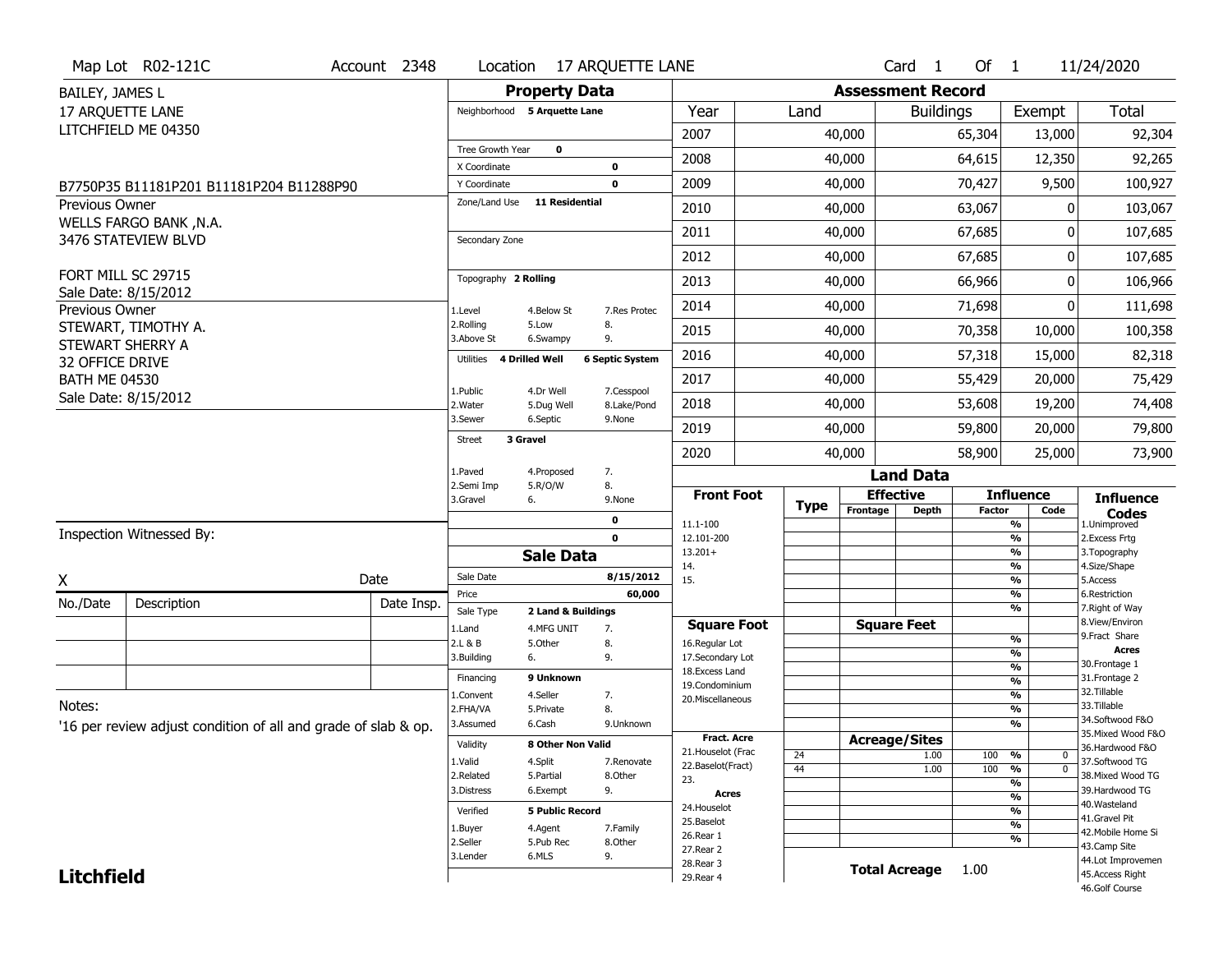|                        |                  |            |                                                   |                                       |   |                    |                          |            |                           | <b>Litchfield</b>  |                  |                      |       |                      |               |              |               |            |  |
|------------------------|------------------|------------|---------------------------------------------------|---------------------------------------|---|--------------------|--------------------------|------------|---------------------------|--------------------|------------------|----------------------|-------|----------------------|---------------|--------------|---------------|------------|--|
|                        | Map Lot R02-121C |            |                                                   |                                       |   | Account 2348       | Location                 |            |                           |                    | 17 ARQUETTE LANE |                      |       | Card <sub>1</sub>    |               |              | Of $1$        | 11/24/2020 |  |
| <b>Building Style</b>  |                  |            | <b>SF Bsmt Living</b>                             |                                       |   |                    | Layout                   |            |                           |                    |                  |                      |       |                      | $3.0^{\circ}$ | 12.0<br>3.0' |               |            |  |
| 0.Uncoded              | 4.Cape           | 8.Log      | Fin Bsmt Grade                                    |                                       |   |                    | 1. Typical               | 4.         |                           | 7.                 |                  |                      |       |                      |               | EP           |               |            |  |
| 1.Conv.                | 5.Garrison       | 9.Other    | OPEN-5-CUSTOMIZE                                  |                                       |   |                    | 2.Inadeq                 | 5.         |                           | 8.                 |                  |                      |       |                      | 8.0"          |              | $8.0^{\circ}$ |            |  |
| 2.Ranch                | 6.Split          | 10.Tri-Lev | Heat Type                                         | 100%                                  |   |                    | 3.                       | 6.         |                           | 9.                 |                  |                      |       |                      |               | 16.0'        |               |            |  |
| 3.R Ranch              | 7.Contemp        | 11.Earth O | 0.Uncoded                                         | 4.Steam                               |   | 8.Fl/Wall          | Attic                    |            |                           |                    |                  | 14.0'                |       |                      |               |              |               |            |  |
| <b>Dwelling Units</b>  |                  |            | 1.HWBB                                            | 5.FWA                                 |   | 9.No Heat          | 1.1/4 Fin                | 4.Full Fin |                           | 7.                 |                  |                      |       |                      |               |              |               |            |  |
| Other Units            |                  |            | 2.HWCI                                            | 6.GravWA                              |   | 10.Radiant         | 2.1/2 Fin                | 5.Fl/Stair |                           | 8.                 |                  | 14.0'SLAB            |       |                      |               |              |               |            |  |
| Stories                |                  |            | 3.H Pump                                          | 7.Electric                            |   | 11.Radiant         | 3.3/4 Fin                | 6.         |                           | 9.None             |                  |                      |       |                      |               |              |               |            |  |
| 1.1                    | 4.1.5            | 7.1.25     | Cool Type                                         | 0%                                    |   |                    | Insulation               |            |                           |                    |                  |                      |       | 2007 DOUBLEWIDE/SLAB |               |              |               |            |  |
| 2.2                    | 5.1.75           | 8.3.5      | 1.Refrig                                          | 4.W&C Air                             |   | 7.RadHW            | 1.Full                   | 4.Minimal  |                           | 7.                 |                  |                      | 28.0' |                      |               |              |               |            |  |
| 3.3                    | 6.2.5            | 9.4        | 2.Evapor                                          | 5.Monitor-                            |   | 8.                 | 2. Heavy                 | 5.Partial  |                           | 8.                 |                  |                      |       |                      |               |              |               |            |  |
| <b>Exterior Walls</b>  |                  |            | 3.H Pump                                          | 6.Monitor-                            |   | 9.None             | 3.Capped                 | 6.         |                           | 9.None             |                  |                      |       |                      |               |              |               |            |  |
| 0.Uncoded              | 4.Asbestos       | 8.Concrete | Kitchen Style                                     |                                       |   |                    | Unfinished %             |            |                           |                    |                  |                      |       |                      |               |              |               |            |  |
| 1.Wd Clapb             | 5.Stucco         | 9.Other    | 1.Modern                                          | 4.Obsolete                            |   | 7.                 | Grade & Factor           |            |                           |                    |                  |                      |       |                      | 52.0'         |              |               |            |  |
| 2.Vinyl                | 6.Brick          | 10.Wd shin | 2.Typical                                         | 5.                                    |   | 8.                 | 1.E Grade                | 4.B Grade  |                           | 7.AAA Grad         |                  |                      |       |                      |               |              |               |            |  |
| 3.Compos.              | 7.Stone          | 11.T1-11   | 3.Old Type                                        | 6.                                    |   | 9.None             | 2.D Grade                | 5.A Grade  |                           | 8.M&S              |                  |                      |       |                      |               |              |               |            |  |
| Roof Surface           |                  |            | Bath(s) Style                                     |                                       |   |                    | 3.C Grade                | 6.AA Grade |                           | 9.Same             |                  |                      |       |                      |               |              |               |            |  |
| 1.Asphalt              | 4.Composit       | 7.Rolled R | 1.Modern                                          | 4.Obsolete                            |   | 7.                 | SQFT (Footprint)         |            |                           |                    |                  |                      |       |                      |               |              |               |            |  |
| 2.Slate                | 5.Wood           | 8.         | 2. Typical                                        | 5.                                    |   | 8.                 | Condition                |            |                           |                    |                  | <b>SHED SV \$800</b> |       |                      |               |              |               |            |  |
| 3. Metal               | 6.Other          | 9.         | 3.Old Type                                        | 6.                                    |   | 9.None             | 1.Poor                   | 4.Avg      |                           | 7.V G              |                  |                      |       |                      |               |              |               |            |  |
| <b>SF Masonry Trim</b> |                  |            | # Rooms                                           |                                       |   |                    | 2.Fair                   | $5.Avg+$   |                           | 8.Exc              |                  |                      |       |                      |               |              |               |            |  |
| OPEN-3-CUSTOM          |                  |            | # Bedrooms                                        |                                       |   |                    | 3.Avg-                   | 6.Good     |                           | 9.Same             |                  |                      |       |                      |               |              |               |            |  |
| OPEN-4-CUSTOM          |                  |            | $#$ Full Baths                                    |                                       |   |                    | Phys. % Good             |            |                           |                    |                  | 17.0'                |       |                      |               |              |               |            |  |
| Year Built             |                  |            | # Half Baths                                      |                                       |   |                    | Funct. % Good            |            |                           |                    |                  |                      |       |                      |               |              |               |            |  |
| Year Remodeled         |                  |            | # Addn Fixtures                                   |                                       |   |                    | <b>Functional Code</b>   |            |                           |                    |                  | $10.0^{\circ}$       |       |                      |               |              |               |            |  |
| Foundation             |                  |            | # Fireplaces                                      |                                       |   |                    | 1.Incomp                 | 4.Delap    |                           | 7.No Power         |                  |                      |       |                      |               |              |               | N/V        |  |
| 1.Concrete             | 4.Wood           | 7.         |                                                   |                                       |   |                    | 2.0-Built                | 5.Bsmt     |                           | 8.LongTerm         |                  |                      |       |                      |               |              |               |            |  |
| 2.C Block              | 5.Slab           | 8.         |                                                   |                                       |   |                    | 3.Damage                 | 6.Common   |                           | 9.None             |                  |                      |       |                      |               |              |               |            |  |
| 3.Br/Stone             | 6.Piers          | 9.         |                                                   |                                       |   |                    | Econ. % Good             |            |                           |                    |                  |                      |       |                      |               |              |               | N/V        |  |
| Basement               |                  |            |                                                   |                                       |   |                    | Economic Code            |            |                           |                    |                  |                      |       |                      |               |              |               |            |  |
| 1.1/4 Bmt              | 4.Full Bmt       | 7.         |                                                   |                                       |   |                    | 0.None                   | 3.No Power |                           | 9.None             |                  |                      |       |                      |               |              |               |            |  |
| 2.1/2 Bmt              | 5.Crawl Sp       | 8.         |                                                   |                                       |   |                    | 1.Location               | 4.Generate |                           | 8.                 |                  |                      |       |                      |               |              |               |            |  |
| 3.3/4 Bmt              | 6.               | 9.None     |                                                   |                                       |   | Software           | 2.Encroach               | 5.Multi-Fa |                           | 9.                 |                  |                      |       |                      |               |              |               |            |  |
| Bsmt Gar # Cars        |                  |            |                                                   | A Division of Harris Computer Systems |   |                    | Entrance Code            |            | <b>3 Information Only</b> |                    |                  |                      |       |                      |               |              |               |            |  |
| Wet Basement           |                  |            |                                                   |                                       |   |                    | 1.Interior               | 4.Vacant   |                           | 7.                 |                  |                      |       |                      |               |              |               |            |  |
| 1.Dry                  | 4.Dirt Flr       | 7.         |                                                   |                                       |   |                    | 2.Refusal                | 5.Estimate |                           | 8.                 |                  |                      |       |                      |               |              |               |            |  |
| 2.Damp                 | 5.               | 8.         |                                                   |                                       |   |                    | 3.Informed               | 6.Existing |                           | 9.                 |                  |                      |       |                      |               |              |               |            |  |
| 3.Wet                  | 6.               | 9.         |                                                   |                                       |   |                    | Information Code 1 Owner |            |                           |                    |                  |                      |       |                      |               |              |               |            |  |
|                        |                  |            |                                                   |                                       |   |                    | 1.0wner                  | 4.Agent    |                           | 7.Vacant           |                  |                      |       |                      |               |              |               |            |  |
|                        |                  |            |                                                   |                                       |   |                    | 2.Relative               | 5.Estimate |                           | 8.                 |                  |                      |       |                      |               |              |               |            |  |
|                        |                  |            | Date Inspected 10/22/2018                         |                                       |   |                    | 3.Tenant                 | 6.Other    |                           | 9.                 |                  |                      |       |                      |               |              |               |            |  |
|                        |                  |            | <b>Additions, Outbuildings &amp; Improvements</b> |                                       |   |                    |                          |            | 1.One Story Fram          |                    |                  |                      |       |                      |               |              |               |            |  |
| <b>Type</b>            |                  | Year       | Units                                             | Grade   Cond                          |   | Phys.   Funct.     | Sound Value              |            | 2. Two Story Fram         |                    |                  |                      |       |                      |               |              |               |            |  |
| 991 Double wide        |                  | 2007       | 28x52<br>3 100                                    | 16                                    | 0 | $%100$ %           |                          |            | 3. Three Story Fr         |                    |                  |                      |       |                      |               |              |               |            |  |
|                        |                  |            |                                                   |                                       |   |                    |                          |            | 4.1 & 1/2 Story           |                    |                  |                      |       |                      |               |              |               |            |  |
| 101 Conc Slab          |                  | 2007       | 1456<br>3 100                                     | 4                                     | 0 | $%100$ %           |                          |            | 5.1 & 3/4 Story           |                    |                  |                      |       |                      |               |              |               |            |  |
| 101 Conc Slab          |                  | 1996       | 196<br>3 100                                      | 4                                     | 0 | % 100 %            |                          |            | 6.2 & 1/2 Story           |                    |                  |                      |       |                      |               |              |               |            |  |
| 22 Encl Frame          |                  | 0          | 156<br>2 100                                      | 3                                     | 0 | % 100 %            |                          |            |                           | 21. Open Frame Por |                  |                      |       |                      |               |              |               |            |  |
| 24 Frame Shed          |                  | 0          |                                                   |                                       |   | $\%$               | % 800                    |            | 22.Encl Frame Por         |                    |                  |                      |       |                      |               |              |               |            |  |
|                        |                  |            |                                                   |                                       |   |                    |                          |            | 23. Frame Garage          |                    |                  |                      |       |                      |               |              |               |            |  |
|                        |                  |            |                                                   |                                       |   | $\%$<br>$\sqrt{6}$ |                          |            | 24.Frame Shed             |                    |                  |                      |       |                      |               |              |               |            |  |
|                        |                  |            |                                                   |                                       |   | $\%$<br>$\sqrt{6}$ |                          |            |                           | 25. Frame Bay Wind |                  |                      |       |                      |               |              |               |            |  |
|                        |                  |            |                                                   |                                       |   | $\sqrt{6}$<br>%    |                          |            | 26.1SFr Overhang          |                    |                  |                      |       |                      |               |              |               |            |  |
|                        |                  |            |                                                   |                                       |   |                    |                          |            |                           | 27. Unfin Basement |                  |                      |       |                      |               |              |               |            |  |
|                        |                  |            |                                                   |                                       |   | $\%$<br>%          |                          |            | 28. Unfinished Att        |                    |                  |                      |       |                      |               |              |               |            |  |
|                        |                  |            |                                                   |                                       |   | $\sqrt{6}$<br>%    |                          |            | 29. Finished Attic        |                    |                  |                      |       |                      |               |              |               |            |  |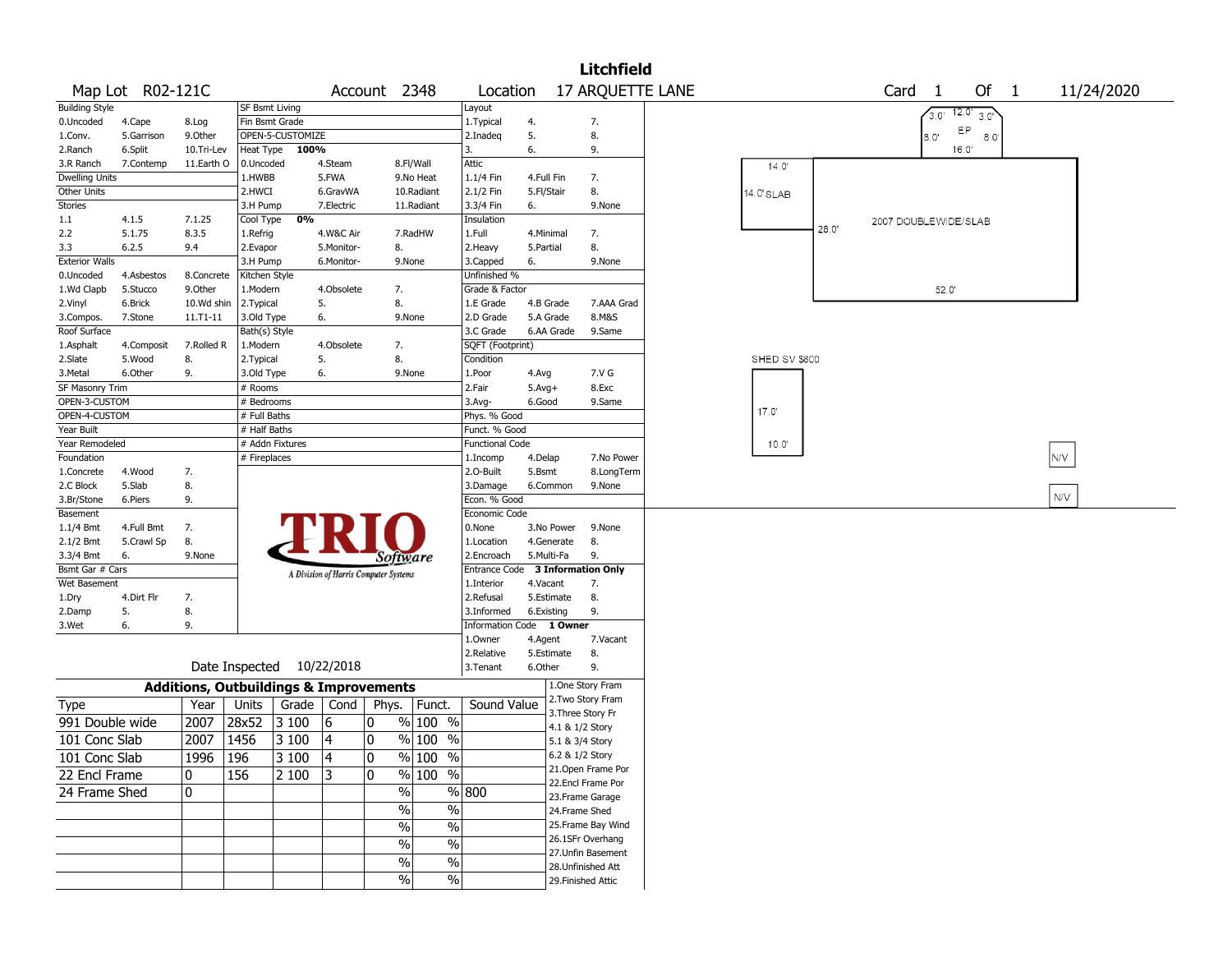|                   | Map Lot R02-123          | Account 1858 | Location                     |                       | <b>CENTER ROAD</b>         |                                    |                 |          | Card 1                       | Of 1             |                                            | 11/24/2020                        |
|-------------------|--------------------------|--------------|------------------------------|-----------------------|----------------------------|------------------------------------|-----------------|----------|------------------------------|------------------|--------------------------------------------|-----------------------------------|
|                   | WHEELER, KENNETH E       |              |                              | <b>Property Data</b>  |                            |                                    |                 |          | <b>Assessment Record</b>     |                  |                                            |                                   |
| 195 CENTER ROAD   |                          |              | Neighborhood 38 Center Road  |                       |                            | Year                               | Land            |          | <b>Buildings</b>             |                  | Exempt                                     | Total                             |
|                   | LITCHFIELD ME 04350      |              |                              |                       |                            | 2007                               |                 | 70,830   |                              | $\mathbf 0$      | 0                                          | 70,830                            |
|                   |                          |              | Tree Growth Year             | $\mathbf 0$           |                            | 2008                               |                 | 70,830   |                              | 0                | 0                                          | 70,830                            |
|                   |                          |              | X Coordinate<br>Y Coordinate |                       | $\mathbf 0$<br>$\mathbf 0$ | 2009                               |                 | 55,800   |                              | $\boldsymbol{0}$ | 0                                          | 55,800                            |
| B1373P93          |                          |              | Zone/Land Use                | <b>11 Residential</b> |                            | 2010                               |                 | 55,800   |                              | 0                | 0                                          | 55,800                            |
|                   |                          |              |                              |                       |                            | 2011                               |                 |          |                              | $\mathbf 0$      | 0                                          | 55,800                            |
|                   |                          |              | Secondary Zone               |                       |                            |                                    |                 | 55,800   |                              |                  |                                            |                                   |
|                   |                          |              |                              |                       |                            | 2012                               |                 | 55,800   |                              | 0                | 0                                          | 55,800                            |
|                   |                          |              | Topography 2 Rolling         |                       |                            | 2013                               |                 | 55,800   |                              | $\boldsymbol{0}$ | 0                                          | 55,800                            |
|                   |                          |              | 1.Level                      | 4.Below St            | 7.Res Protec               | 2014                               |                 | 55,800   |                              | 0                | 0                                          | 55,800                            |
|                   |                          |              | 2.Rolling<br>3.Above St      | 5.Low<br>6.Swampy     | 8.<br>9.                   | 2015                               |                 | 55,800   |                              | $\mathbf 0$      | 0                                          | 55,800                            |
|                   |                          |              | Utilities 9 None             |                       | 9 None                     | 2016                               |                 | 55,800   |                              | 0                | 0                                          | 55,800                            |
|                   |                          |              | 1.Public                     | 4.Dr Well             | 7.Cesspool                 | 2017                               |                 | 55,800   |                              | 0                | 0                                          | 55,800                            |
|                   |                          |              | 2. Water                     | 5.Dug Well            | 8.Lake/Pond                | 2018                               |                 | 55,800   |                              | 0                | 0                                          | 55,800                            |
|                   |                          |              | 3.Sewer                      | 6.Septic              | 9.None                     | 2019                               |                 | 59,000   |                              | $\mathbf 0$      | 0                                          | 59,000                            |
|                   |                          |              | 1 Paved<br><b>Street</b>     |                       |                            | 2020                               |                 | 59,000   |                              | $\mathbf{0}$     | 0                                          | 59,000                            |
|                   |                          |              | 1.Paved<br>2.Semi Imp        | 4.Proposed            | 7.                         |                                    |                 |          | <b>Land Data</b>             |                  |                                            |                                   |
|                   |                          |              | 3.Gravel                     | 5.R/O/W<br>6.         | 8.<br>9.None               | <b>Front Foot</b>                  | <b>Type</b>     |          | <b>Effective</b>             |                  | <b>Influence</b>                           | <b>Influence</b>                  |
|                   |                          |              |                              |                       | 0                          | 11.1-100                           |                 | Frontage | <b>Depth</b>                 | <b>Factor</b>    | Code<br>$\overline{\frac{9}{6}}$           | <b>Codes</b><br>1.Unimproved      |
|                   | Inspection Witnessed By: |              |                              |                       | $\mathbf{0}$               | 12.101-200<br>$13.201+$            |                 |          |                              |                  | $\frac{9}{6}$<br>$\overline{\frac{9}{6}}$  | 2. Excess Frtg                    |
|                   |                          |              |                              | <b>Sale Data</b>      |                            | 14.                                |                 |          |                              |                  | %                                          | 3. Topography<br>4.Size/Shape     |
| X                 |                          | Date         | Sale Date                    |                       |                            | 15.                                |                 |          |                              |                  | $\overline{\frac{9}{6}}$                   | 5.Access                          |
| No./Date          | Description              | Date Insp.   | Price<br>Sale Type           |                       |                            |                                    |                 |          |                              |                  | %<br>%                                     | 6.Restriction<br>7. Right of Way  |
|                   |                          |              | 1.Land                       | 4.MFG UNIT            | 7.                         | <b>Square Foot</b>                 |                 |          | <b>Square Feet</b>           |                  |                                            | 8.View/Environ                    |
|                   |                          |              | 2.L & B                      | 5.Other               | 8.                         | 16.Regular Lot                     |                 |          |                              |                  | $\frac{9}{6}$<br>%                         | 9.Fract Share<br><b>Acres</b>     |
|                   |                          |              | 3.Building                   | 6.                    | 9.                         | 17.Secondary Lot<br>18.Excess Land |                 |          |                              |                  | $\frac{9}{6}$                              | 30. Frontage 1                    |
|                   |                          |              | Financing                    |                       |                            | 19.Condominium                     |                 |          |                              |                  | %                                          | 31. Frontage 2                    |
| Notes:            |                          |              | 1.Convent                    | 4.Seller              | 7.                         | 20.Miscellaneous                   |                 |          |                              |                  | $\frac{9}{6}$                              | 32.Tillable<br>33.Tillable        |
|                   |                          |              | 2.FHA/VA                     | 5.Private             | 8.                         |                                    |                 |          |                              |                  | %<br>%                                     | 34.Softwood F&O                   |
|                   |                          |              | 3.Assumed                    | 6.Cash                | 9.Unknown                  | <b>Fract. Acre</b>                 |                 |          |                              |                  |                                            | 35. Mixed Wood F&O                |
|                   |                          |              | Validity                     |                       |                            | 21. Houselot (Frac                 | 25              |          | <b>Acreage/Sites</b><br>1.00 | 100              | %<br>0                                     | 36.Hardwood F&O                   |
|                   |                          |              | 1.Valid                      | 4.Split               | 7.Renovate                 | 22.Baselot(Fract)                  | $\overline{26}$ |          | 5.00                         | 100              | $\overline{\mathfrak{o}}$<br>%             | 37.Softwood TG                    |
|                   |                          |              | 2.Related                    | 5.Partial             | 8.Other                    | 23.                                | $\overline{27}$ |          | 10.00                        | 100              | $\frac{9}{6}$<br>$\overline{0}$            | 38. Mixed Wood TG                 |
|                   |                          |              | 3.Distress                   | 6.Exempt              | 9.                         | Acres                              | $\overline{28}$ |          | 23.00                        | 100              | $\overline{\mathfrak{o}}$<br>$\frac{9}{6}$ | 39.Hardwood TG                    |
|                   |                          |              | Verified                     |                       |                            | 24. Houselot                       |                 |          |                              |                  | $\overline{\frac{9}{6}}$                   | 40. Wasteland<br>41.Gravel Pit    |
|                   |                          |              | 1.Buyer                      | 4.Agent               | 7.Family                   | 25.Baselot<br>26.Rear 1            |                 |          |                              |                  | $\overline{\frac{9}{6}}$                   | 42. Mobile Home Si                |
|                   |                          |              | 2.Seller                     | 5.Pub Rec             | 8.Other                    | 27.Rear 2                          |                 |          |                              |                  | $\overline{\frac{9}{6}}$                   | 43.Camp Site                      |
|                   |                          |              | 3.Lender                     | 6.MLS                 | 9.                         | 28. Rear 3                         |                 |          | <b>Total Acreage</b>         | 39.00            |                                            | 44.Lot Improvemen                 |
| <b>Litchfield</b> |                          |              |                              |                       |                            | 29. Rear 4                         |                 |          |                              |                  |                                            | 45.Access Right<br>46.Golf Course |